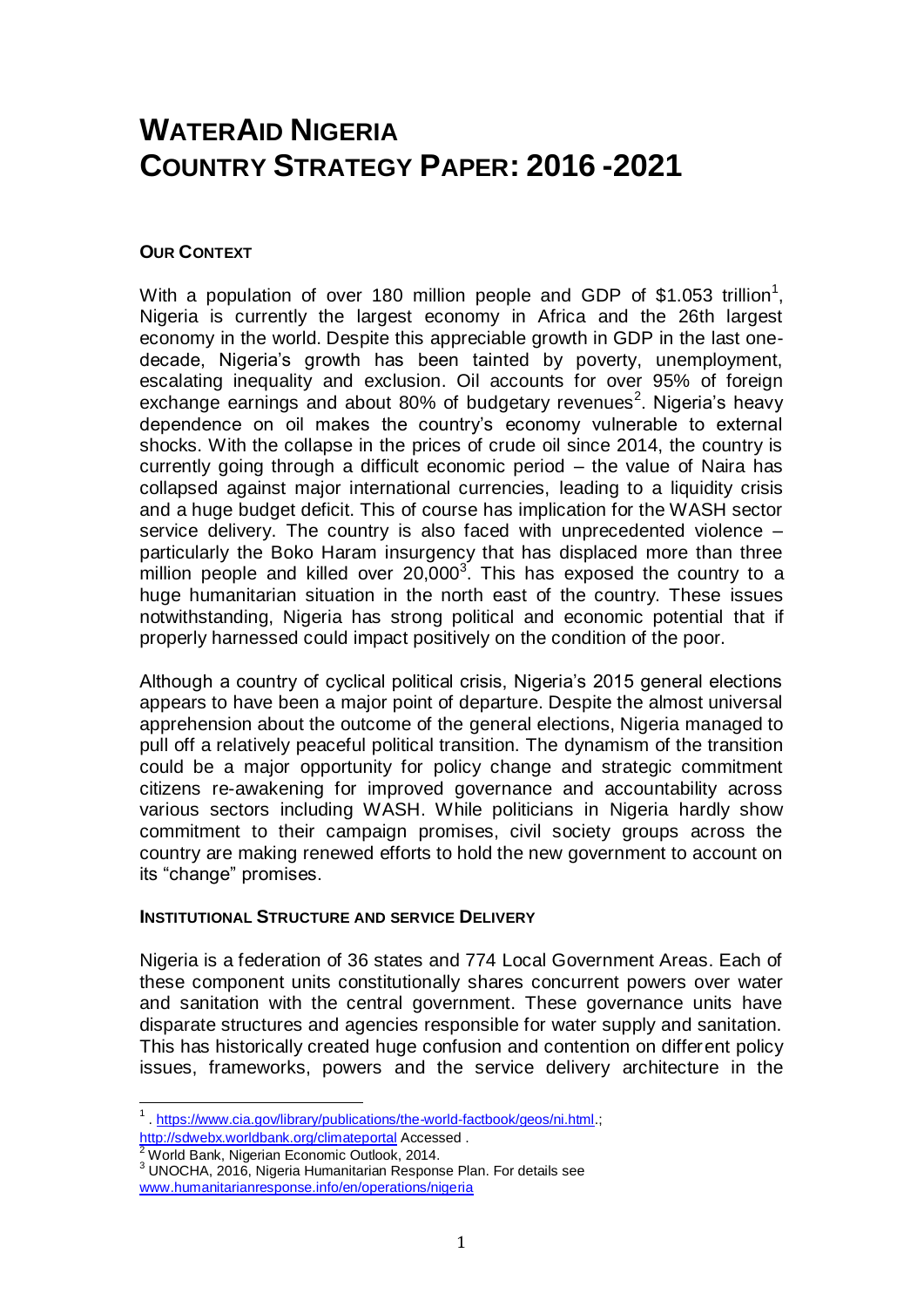sector. The challenge of coordination is not only between the tiers of government but also within each layer of government. This has not only affected policy making, it has significantly impacted on Nigeria's performance in the delivery of WASH services. State governments provide policy direction, establish institutions for oversight and monitoring of service provision and disburse funds to local government for development interventions, while the local governments have been constitutionally saddled with sanitation and hygiene provision responsibilities. The increasing erosion of local government autonomy due to excessive control by the state governments has undermined the local government's capacity to provide these services. This presents an important opportunity to work with others in advocating for local government autonomy.

## **WATER**

The 2013 National Demographic and Health Survey (NDHS) report indicates that 61 percent of the households in Nigeria have access to an improved source of drinking water, with a much higher proportion among urban households (76 percent) than among rural households (49 percent). This shows an overall improvement in access to improved sources of water in Nigeria from 56 percent in 2008. The most common source of improved drinking water in Nigeria is tube well or borehole water, used by 44 percent of urban and 32 percent of rural households.

Across the six geopolitical zones, there are considerable disparities in access to clean water. While the South East geopolitical zone has almost achieved the national target with 71.0% of inhabitants having access to clean water, in the North East only 38.0% of the population has access to clean water. This geographical disparity directly corresponds to the gross disparity in other development indicators.

Some of the major challenges of water services in the country are centered on poor policy frameworks, industrial and urban pollution, decaying infrastructure, poor power supply, underfunding, urbanisation and other demographic changes.

## **SANITATION AND HYGIENE**

The 2013 NDHS shows that 3 in 10 households in Nigeria use improved toilet facilities that are not shared with other households (37 percent in urban areas and 25 percent in rural areas). Twenty-five percent (25%) of households (40 percent in urban areas and 13 percent in rural areas) use shared toilet facilities, while 45 percent use non-improved facilities (62 percent in rural areas and 23 percent in urban areas).

Demand for sanitation and hygiene have generally been weaker than demand for water. Current institutional frameworks for sanitation do not provide a clear institutional "home". In most cases it is shared amongst a number of ministries at the federal level and it is the responsibility of a number of different authorities at the state and local levels.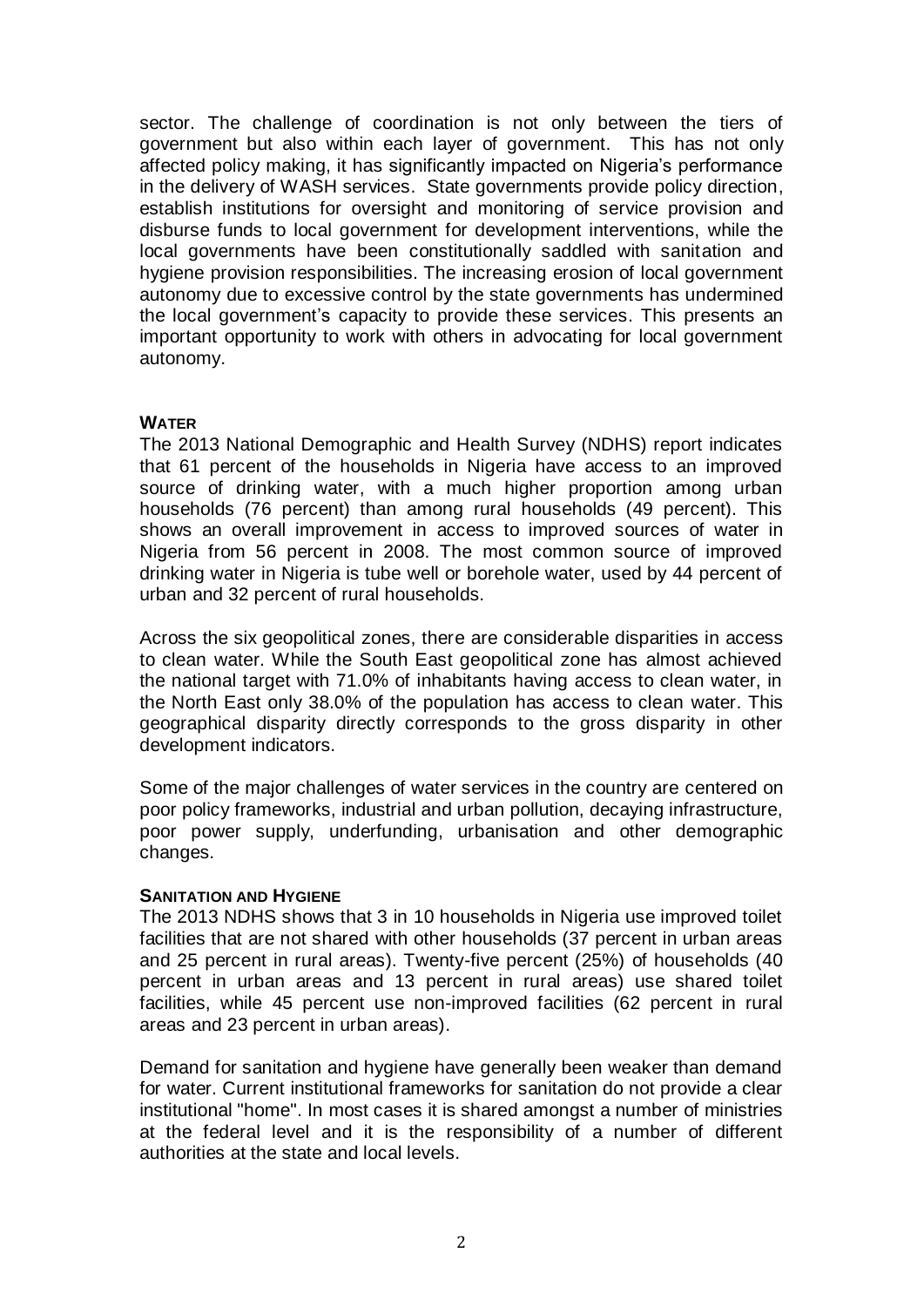Across the country and levels of government, there are appreciable gaps between sanitation as an expressed priority of policy markers and politicians and actual changes in budget allocation and disbursement. Translating political or policy statements into budget commitments has therefore been a huge challenge.

The last few years have seen increasing interest in Public Private Partnerships (PPP). The participation of private vendors has also increased within this period. Generally, the poor have continued to pay for these services despite the strain on their resources. Private sector engagement largely appears to favour the high income against the poor for two major reasons – affordability and accessibility. The rich are able to pay and have the infrastructure to support access to their locations and enhance easy revenue collection.

Poverty, cultural beliefs and illiteracy are major drivers of improper waste management and unhygienic practices in most communities in Nigeria. While there are strong cultural and historical practices that support sanitation and hygiene across the country, there are yet other practices that inhibit sanitation and hygiene. In some parts of the country culture and beliefs affect behaviours on sanitation and hygiene irrespective of social status or educational background. Whereas, in other parts levels of exposure including education status has an impact on perceptions about proper sanitation and hygiene behaviours e.g. latrine use. This will therefore have an implication on the behavioural change strategy which WANG will employ.

#### **INEQUALITY AND EXCLUSION**

Inequality in Nigeria is both vertical and horizontal – meaning inequality between individuals and groups. Inequality has gender, disability, ethnic, regional income and even age characters. Inequality breeds exclusion and determines peoples' and communities' access to WASH services. Inequality and exclusion are political and sensitive issues in the country. Since inequality in the country intersects with regional, ethnic and gender issues, the discourse and policy responses are often politicized.

The Nigeria poverty profile suggests an increase in inequality that could have offset the poverty-reducing benefits from sustained growth. According to the World Bank, the Gini index, increased from 39 to 41 percent, a jump of 3 percentage points – equivalent to about 8 percent increase in inequality in 6 years. Other inequality indices are consistent in indicating an increase in inequality both at national but also at urban and rural levels.

Gender inequality in particular, has been a major issue. Roles, responsibilities, and access to resources are highly differentiated both in men and women and even amongst the women themselves, due to differences in socio-economic status. Social arrangements, age and generation are some of the factors known to show differentiation in the role of women in water management. Social hierarchy influences women's role; for example the burden of fetching water or providing household water for the family increases as one moves down the hierarchy.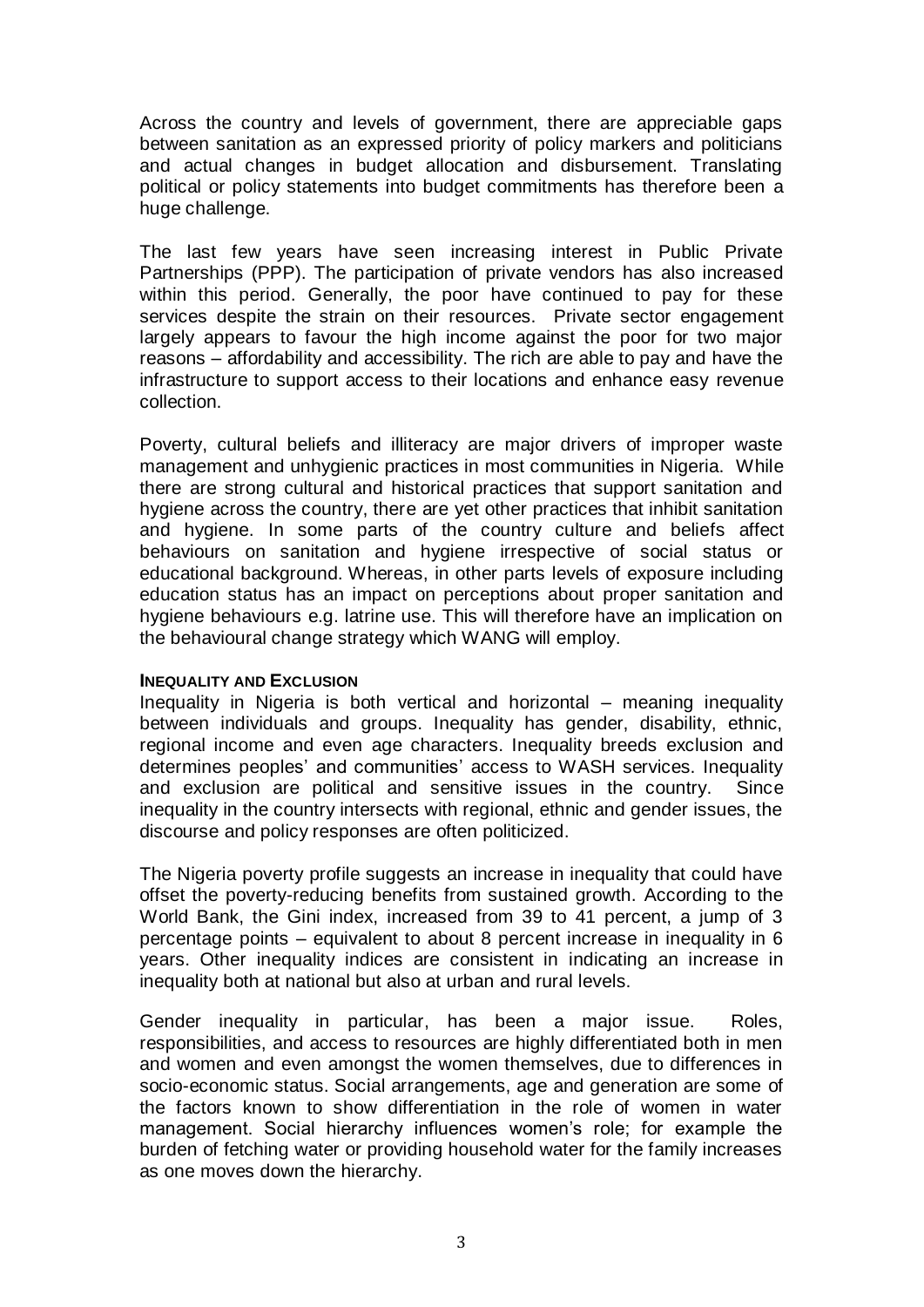Continuing discrimination in political leadership, education, health care, employment, and control of property – inevitably makes women and girls more vulnerable to different shocks and stresses in the country.

#### **CORRUPTION AND SERVICE DELIVERY**

Nigeria has been variously rated as one of the most corrupt countries in the world. Although there is a renewed interest in fighting corruption by the new leadership in the country, it is still safe to argue that corruption permeates virtually all the segments of the country. It is more pronounced in the public sector, particularly among agencies responsible for service delivery. Consequently, corruption has distorted government expenditure and reduced the quality of a wide variety of government services, including WASH, health care, education, tax revenue and environmental control.

In many cases, public services such as basic education, health, sanitation and hygiene, which directly benefit the poor, are given lower priority than capitalintensive programmes because the latter offer added opportunities for highlevel rent taking. As a result, lower income groups lose access to those services.

Corruption has made citizens engagement associated right-based (RBA) work even more difficult because people have lost faith and trust in public service. Corruption also introduces incentives and tactics which leads to 'divide and rule' and translates into distortion of communal sense of priorities in engaging with duty bearers. The people therefore look towards NGOs to provide these services. However, rights-based approaches still retain the strongest potential in our context to empower citizens to demand for increased accountability in public service provision.

#### **COMMUNITY STRUCTURE AND POWER RELATIONS**

Nigeria's diversity is reflected in the differences in cultural practices, beliefs and related identities. There is therefore no single overarching cultural practice that encapsulates the whole country. Regional, ethnic, religious and cultural differences impact significantly on the political landscape and the power structure of communities.

Traditional institutions, religious institutions, community groups, women and young people are important community stakeholders and could represent an important entry point for any community intervention and policy change.

#### **CHANGE DRIVERS**

There are three broad categories of drivers of the demand for improved WASH services in the country - agents, institutions and structures. Agents include individuals and sector specific actors including donors, CSOs and government agencies; Institutions include policies, laws, and belief system, political and economic processes that sustain the sector while structures have to do with the macro-economic, political and social structure – including community and traditional institutions.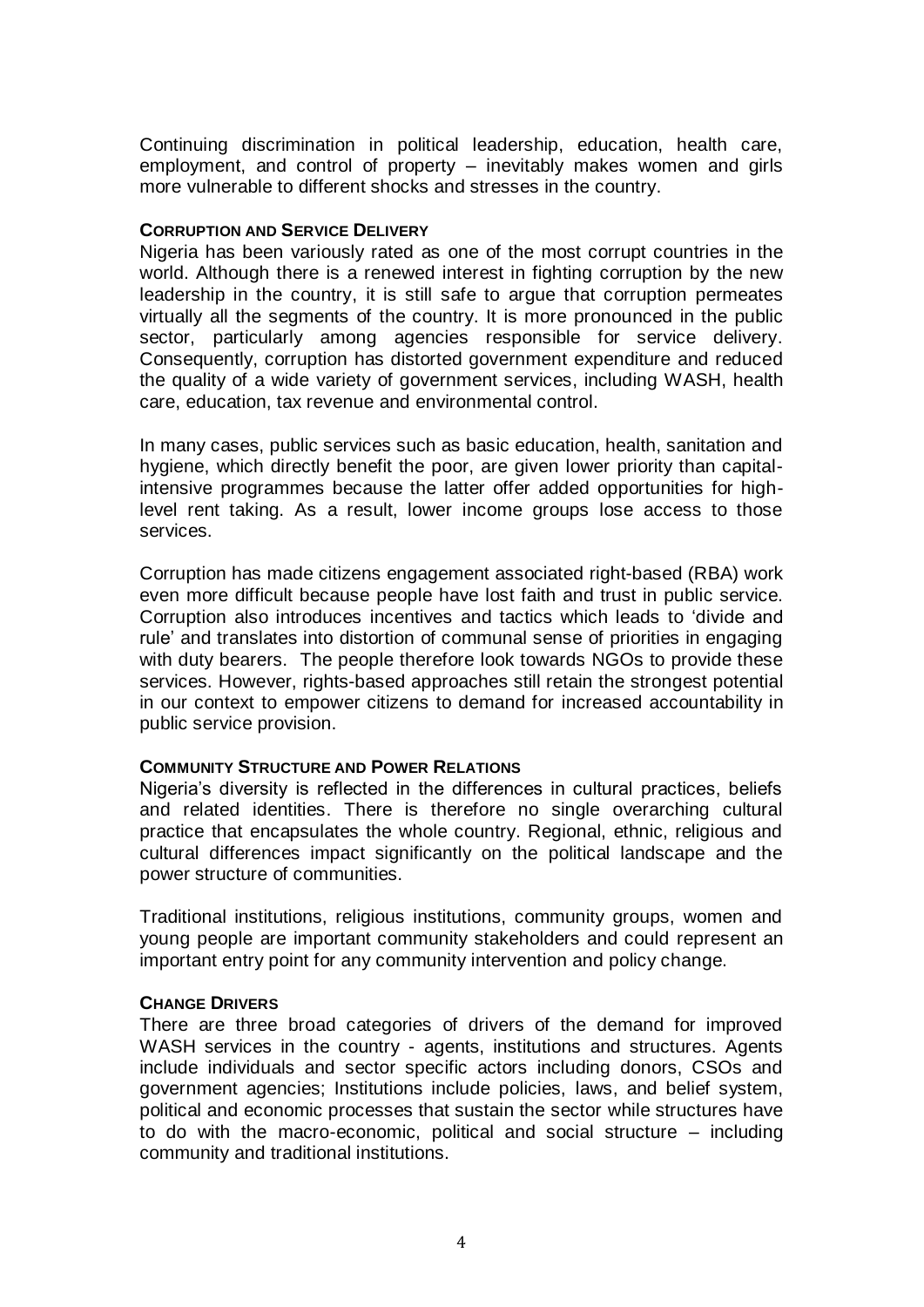Some of the key agents of change therefore include civil society organisation, religious groups, women's groups, community associations, politicians, and others. Nigeria has a history of vibrant civil society consisting of CBOs, NGOs, networks, labour and industrial unions, media and youth organizations. This has however had limited impact due to the long years of military authoritarian rule and the almost the unaccountable dispositions of some politicians since the return to civil rule in 1999. With the relative stability in the last 16 years, these Civil Society organizations and movements have been gaining space and making appreciable impact in demanding for improved governance and accountability in service provision including WASH.

One of the challenges responsible for low access to WASH in Nigeria is the low capacity level of the major change drivers - including federal, state and local institutions, CSO networks, the communities, environmental health officers and sanitary inspectors, the private sector and other institutions/organizations that are involved in advocating for the provision of water, sanitation and hygiene services.

#### **NIGERIA AND WEST AFRICA**

Nigeria's role in driving the water, sanitation and hygiene issues in West Africa is both strategic and historical. It is strategic because improving Nigeria's performance in the WASH sector will impact positively and significantly on the regional performance. Nigeria's sheer number and her current poor performance has been a major drawback for the region. Nigeria's role is also historical in the sense that it has always been a leader in the socio, economic and political development of the region.

As the host of very important regional institutions, particularly the ECOWAS secretariat and the parliament, these institutions appear available to Nigerian civil society groups for influencing. It is therefore not surprising that the most important West African civil society platform, West African Civil Society Forum (WASCOF) is located in Nigeria. Beyond the sub regional institutions, Nigeria also hosts the African Ministers Council on Water (AMCOW). These are important institutions that can be used to influence the regional and Pan-African WASH policy direction.

#### **WANG CHALLENGES OF EFFECTIVE DELIVERY**

During the last strategy period, WANG recorded achievements and impacted positively in the WASH sector in Nigeria. Despite its successes, there were challenges in its effective delivery of WASH services and influencing for change. Considering the size of the country and the resources available to the autonomous federating units (states), it appears WANG's concentration on traditional programme approaches of service delivery and counting user numbers over the years has been a drawback. Although, WANG invested in developing rights based programming and policy influencing but its programme activities were still service-delivery focused. Also, WANG partnerships have been deeply traditional, working largely through government institutions including local government authorities, WASH specific CSOs and in some cases responding to donor interests. This approach is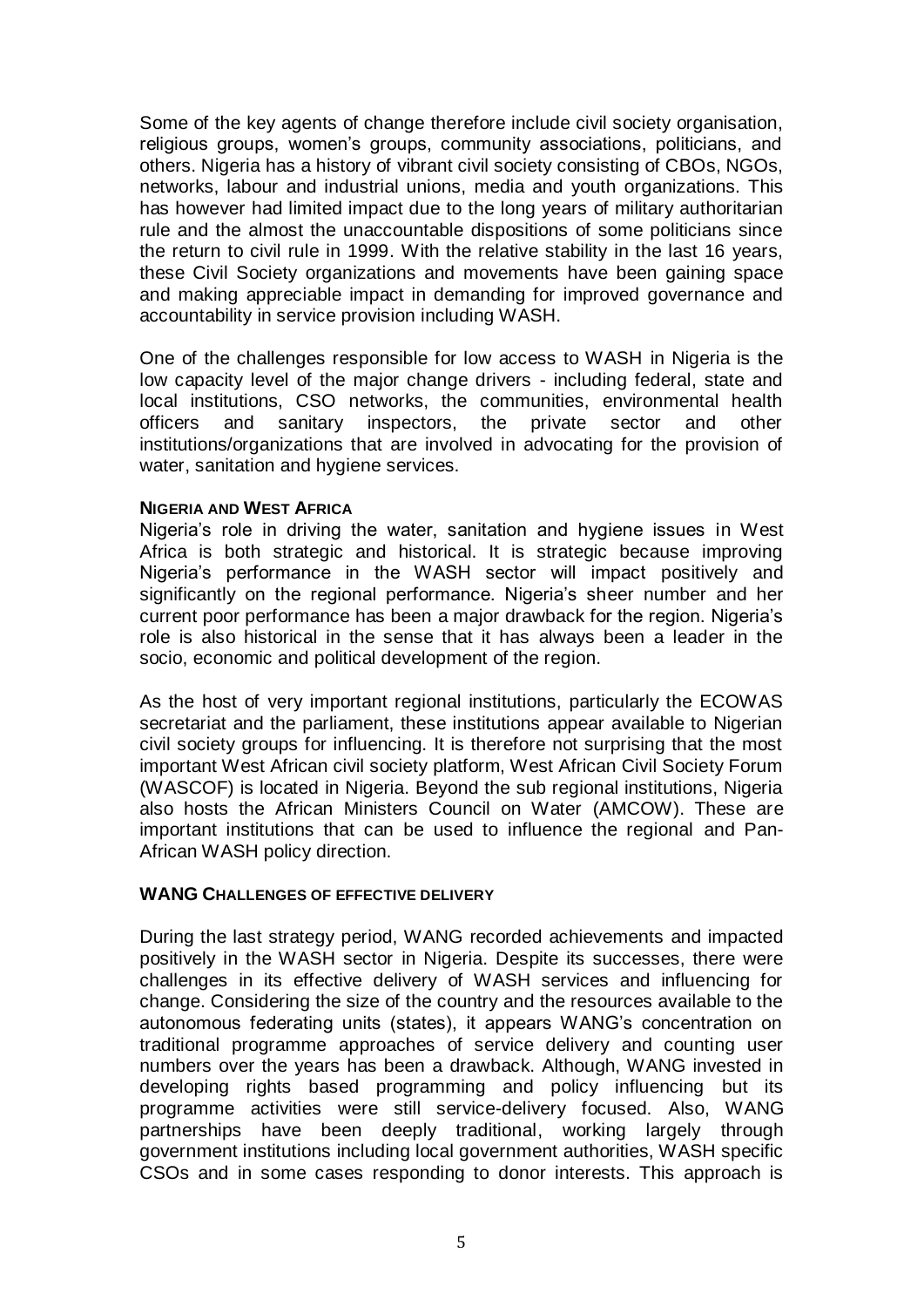considered restrictive and does not allow for a sector wide engagement on policy influencing. WANG's limited investment and focus on knowledge management, documentation and sharing to reflect the country programme gains contributed to some of the challenges of its effective delivery..

Geographically, WANG's current national spread appears to be self-limiting and could be a major drawback to its influence in the country. WANG is currently in only 6 states out of thirty-six. While that may not be viewed as inadequate, its failure to achieve substantial national cover could be a disservice if considered within Nigeria's geo-politics.

As a programme in the biggest economy and the most influential country in Africa, WANG is expected to play a correspondingly influential role in the Pan African and West African programmes. WANG has strong potential to be a major player in West Africa and Pan-Africa. It is therefore important for WANG to engage the different regional and African institutions in the country and make effective use of the power and influence of Nigeria to shape the sector in Africa.

## **OUR ROLE AND NICHE**

WANG has over the last two decades grown from a small organisation located in a state to an attractive national brand. The international character of WaterAid and its global reach has allowed for cross learning, deep internal expertise and extensive knowledge of the sector in Nigeria. It has also developed a strong reputation as a community focused and pro-poor organisation. This has contributed to building community acceptability, legitimacy and influence.

The programme delivery capacity of WANG has been appreciably good. With innovative and internationally tested programme delivery approaches, WANG has developed a strategic interface between the demand and supply side of equitable and sustainable WASH services in Nigeria. In the last few years, WANG has built extensive relationship with governments at all levels. This has contributed to its policy advocacy and influencing capacity. It has been able to navigate the complex contours of Nigeria's federal structure and provide different strands of interventions at the national, state and local government levels.

Despite some of its challenges and strong potential to do better than it is currently doing, WANG is undeniably the leading mono-focused international non-governmental organisation in the sector. WANG remains a major point of call on national WASH issues and its views on the sector are respected and influential.

Based on internal and external SWOT analysis, WANG's key areas of strength within the WASH sector in Nigeria are:

1. WANG is seen as a *trusted and respected stakeholder* in Nigeria's WASH sector. It has cultivated good relationships across different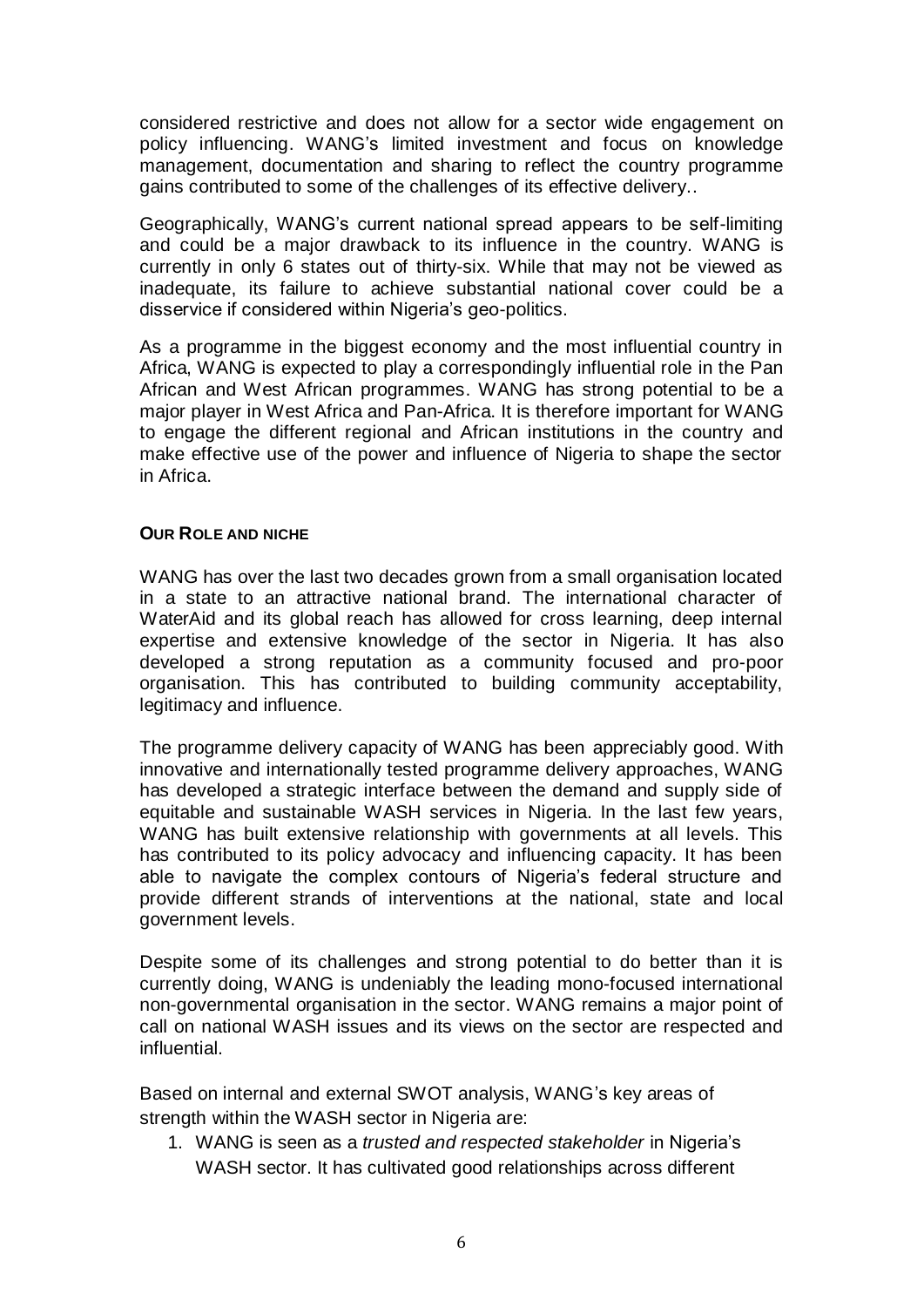government agencies – (at federal, state and local government levels) donor agencies and other development partners in the country.

- 2. WANG has a *good national network* and knowledge of the sector.
- 3. WANG's inclusive WASH facilities serve as models for improved equitable and sustainable WASH service by other stakeholders
- 4. As one of the very few WASH focused international organisations, it has *real potential to influence the sector.*
- 5. Nigeria is recognized as a key player and leader in the region and across the continent presenting WANG with *real opportunity to influence* Pan African and Regional programmes.

# **Therefore, WANG will consolidate on these strengths to build its niche as being a** *catalyst for the change* **that will result in more effective policies, stronger coordination, increased funding, deeper accountability and the expansion of citizens' voice and engagement.**

To fulfil this niche, WANG will particularly ensure institutional efficiency, entrench a values-driven approach to its work, strengthen its community presence and enhance its local legitimacy.

## **HOW CHANGE WILL HAPPEN**

## **THE CHANGE WE WANT TO SEE**

Over the next five years, WANG will work to catalyze a turnaround in the current situation to ensure *increased citizens' access to high quality, equitable and sustained water, sanitation and hygiene services built on a strong sector and engaged communities*.

## **OUR THEORY OF CHANGE**

WANG's theory of change is illustrated below: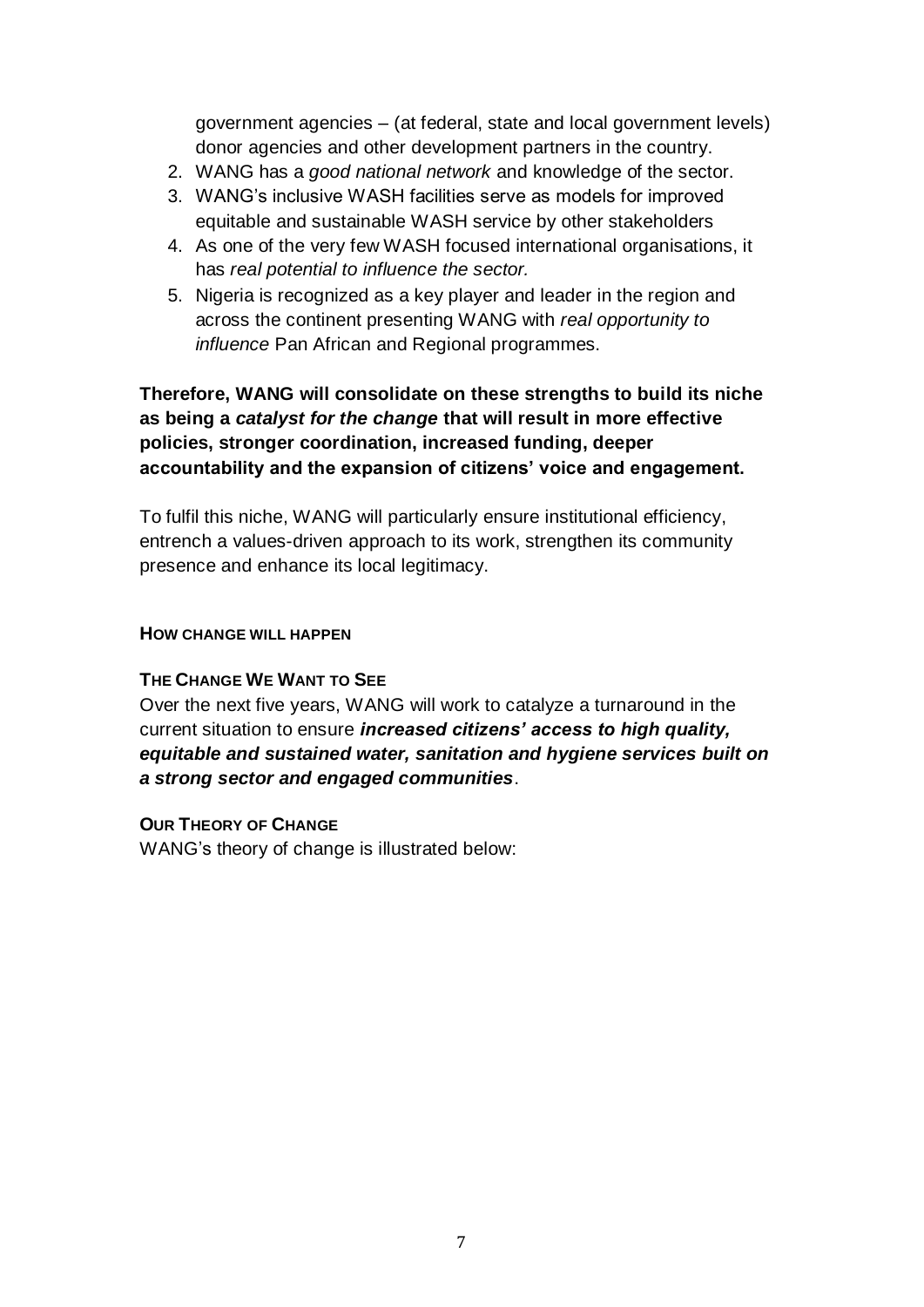

We believe that increased access to sustained water, sanitation and hygiene services will be achieved in Nigeria when government institutions are strengthened and coordinated to deliver effectively and people and organizations work in partnership and build their skills, space and power to negotiate and claim their rights to progressively improved WASH services.

WANG will contribute to a sustainable and equitable WASH sector, putting people at the centre of the development agenda. We will support empowerment of communities individually and collectively to demand and attain their rights to universal access to water, hygiene and sanitation services, and to demand for effectiveness, accountability and transparency of the WASH sector through context appropriate approaches to service delivery, accountability mechanisms and the creation of new approaches to equitable and renewable use of WASH resources.

The uniqueness of our theory of change is hinged on a *tri-pod* of strengthened government institutions providing sector leadership, enabling people-centric responses where people negotiate and claim their rights, and sector actors working in partnership to ensure better access to sustainable WASH services.

WANG will contribute to the global WaterAid goal of universal access by 2030. Our work over the next 5 years will centre on pushing for increased citizens' access to high quality, equitable and sustainable WASH services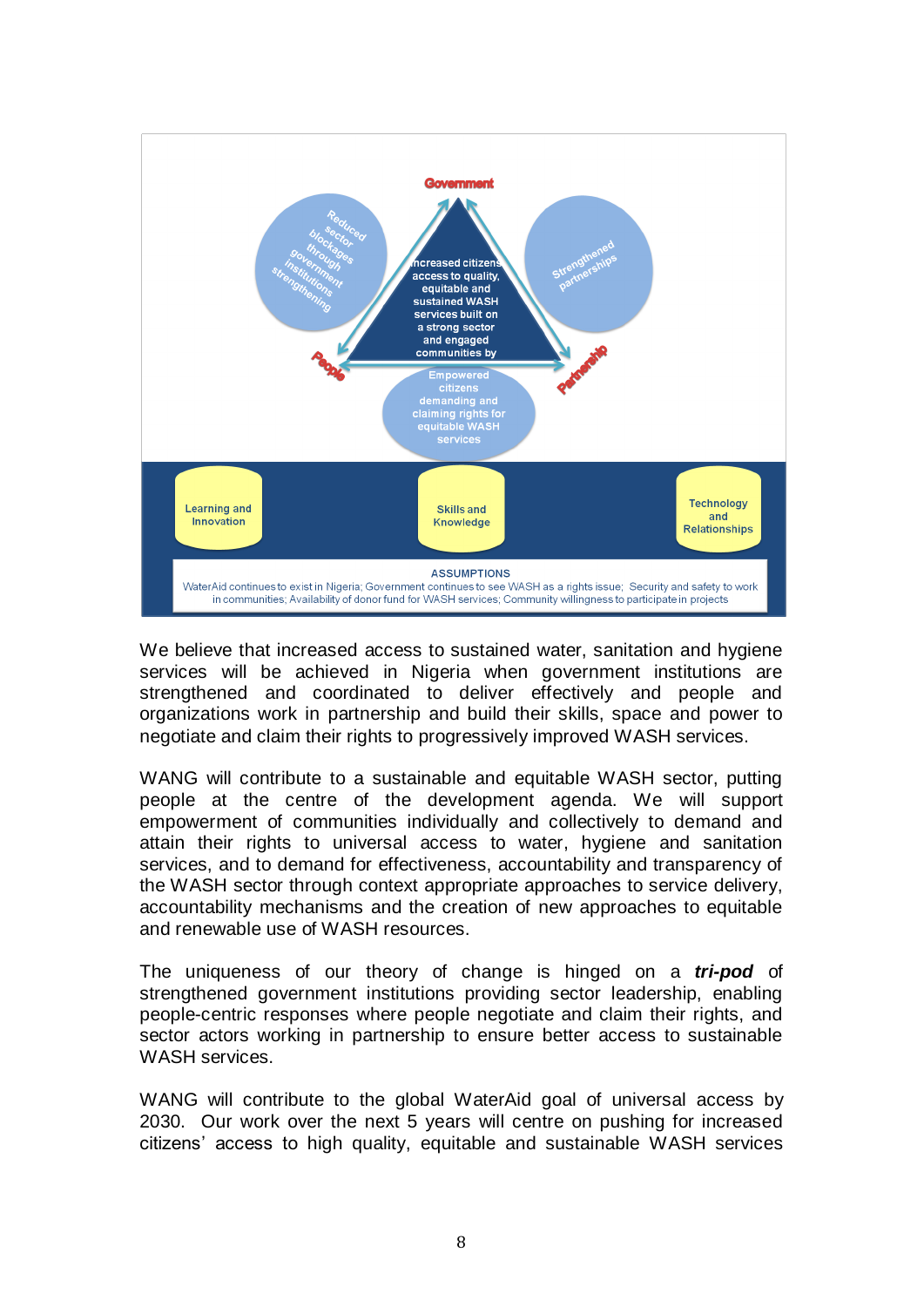built on a strong sector and engaged communities. Change in our context will happen through:

**Progressive reduction in sector blockages in planning, financing, coordination, monitoring and evaluation:** Change will happen when government takes leadership of the sector, ensuring that all actors are effectively coordinated to develop and implement context specific plans and strategies, harness resources, and galvanise support for a joint sector performance monitoring mechanism. WANG will support government to focus on strategic institutional reforms, which will result in implementation of realistic plans and strategies that will ensure that the sector has appropriately targeted funding and its performance is effectively monitored.

**Strengthened partnerships to influence WASH sector and facilitate citizens' rights to WASH services:** Change will happen when sector stakeholders across civil society, private sector and government work together through diverse types of partnership to make impact. The collaboration among the stakeholders will ensure that there is an improved focus and coordination of resources, which will lead to positive impact on the lives of people through increased access to WASH services.

WANG will serve as a catalyst and champion engagement with this range of stakeholders across all levels. We will work in partnerships that will complement our strengths and balance our weaknesses in key areas of focus particularly around addressing issues in political economy, inequalities, humanitarian responses and conflict programming. WANG will support strengthening capacity of local partners while being more pragmatic in our types of partnerships and approach.

**Empowered citizens demanding and claiming rights to equitable WASH services and development:** Active participation of communities and individuals is central to achieving universal access to WASH. We will support empowerment of communities and individuals to have a voice in decisionmaking processes and claim their rights to sustainable WASH services. WANG will support key actors in the sector and in complementary sectors to design, plan and implement sustainable WASH services to meet the needs of the people. Through our advocacy, evidence from research and campaigns, we will work to promote accountability by service providers.

Overall, we will strengthen our skills and knowledge; focus on learning and innovations; and improve our technological and partnership approaches to build pillars that will support the implementation of our theory of change.

The theory of change is based on the assumptions that WaterAid will continue to exist in Nigeria; that government will continue to see WASH as a rights issue; that there will be security and safety in the communities where we work; that donor funds for WASH services will continue to be available; and that communities will be willing to participate in projects.

## **Conditions for Change to Happen**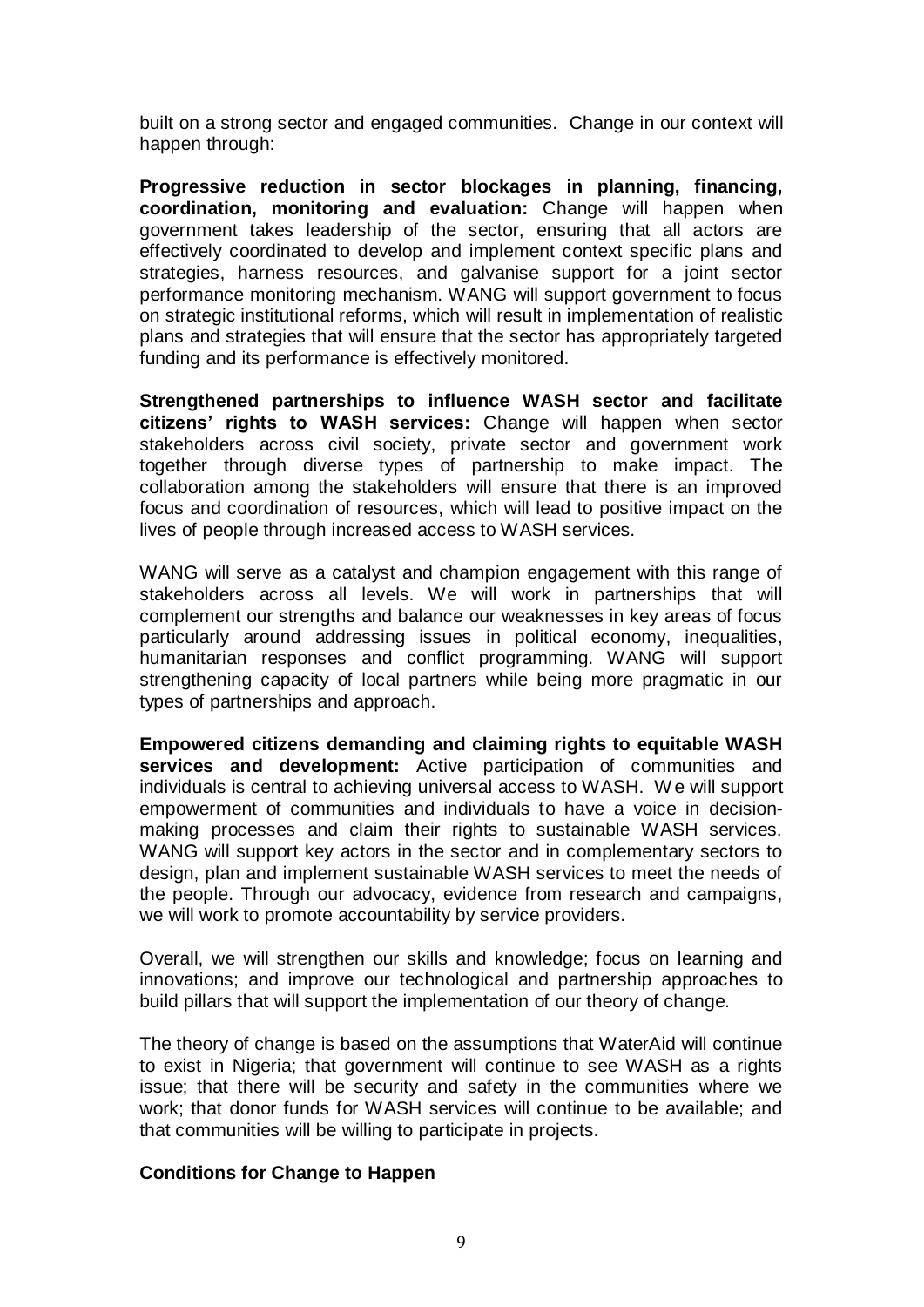- 1. **Government leadership**: Change will happen when government takes leadership of the sector, ensuring that all actors including the private sector are effectively coordinated to develop and implement context specific plans and strategies, harness resources, and galvanize support for a joint sector performance monitoring mechanism.
- 2. **Effective and collaborative partnerships**: Change will happen when sector stakeholders across civil society, private sector and government work together through diverse types of partnership for sustained impact.
- 3. **Active and empowered communities and citizens**: Change will happen when communities and individuals are empowered and are actively participating in decision making process in WASH and demanding for sustainable WASH services for themselves and as representatives.
- 4. **Innovations and knowledge management**: We believe that change will happen when innovations, sharing and learning are influencing programmes and policies which facilitate peoples' access to sustainable WASH services. Education and knowledge will play a crucial role in the behaviours and attitudes of the people.

To support our transition towards the change we seek and to strengthen our niche, we intend to open *new frontiers* that will contribute to strengthening our position and relevance in the country and within the global organisation. These new frontiers will contribute to the delivery of our strategic objectives in the following way:

## **PROGRESSIVE REDUCTION IN SECTOR BLOCKAGES THROUGH MORE EFFICIENT STATE INSTITUTIONS**

- **SECTOR FINANCING:** We will work to increase investment in the sector through our engagement with the private sector, government, local philanthropies and development partners and promote individual support for WASH services. We will work with our civil society partners to monitor budget, ensure public accountability and institute a sustainable sector funding mechanism.
- **HUMANITARIAN RESPONSE:** The increasing violence in most parts of the country has created a huge humanitarian situation. We will apply programmatic approach which addresses and respond to conflict context for rights and access to sustainable and quality services. We will work to ensure effective state coordination, resourcing and management of humanitarian issues by i) supporting coping mechanisms of communities living in emergency prone areas, ii) facilitating access and right to these services, iii) supporting management of WASH services within the wider development.
- **INCREASE NATIONAL SPREAD AND INFLUENCE**: We hope to expand our national horizon. We will therefore ensure presence in more states for increased influence, income and impact.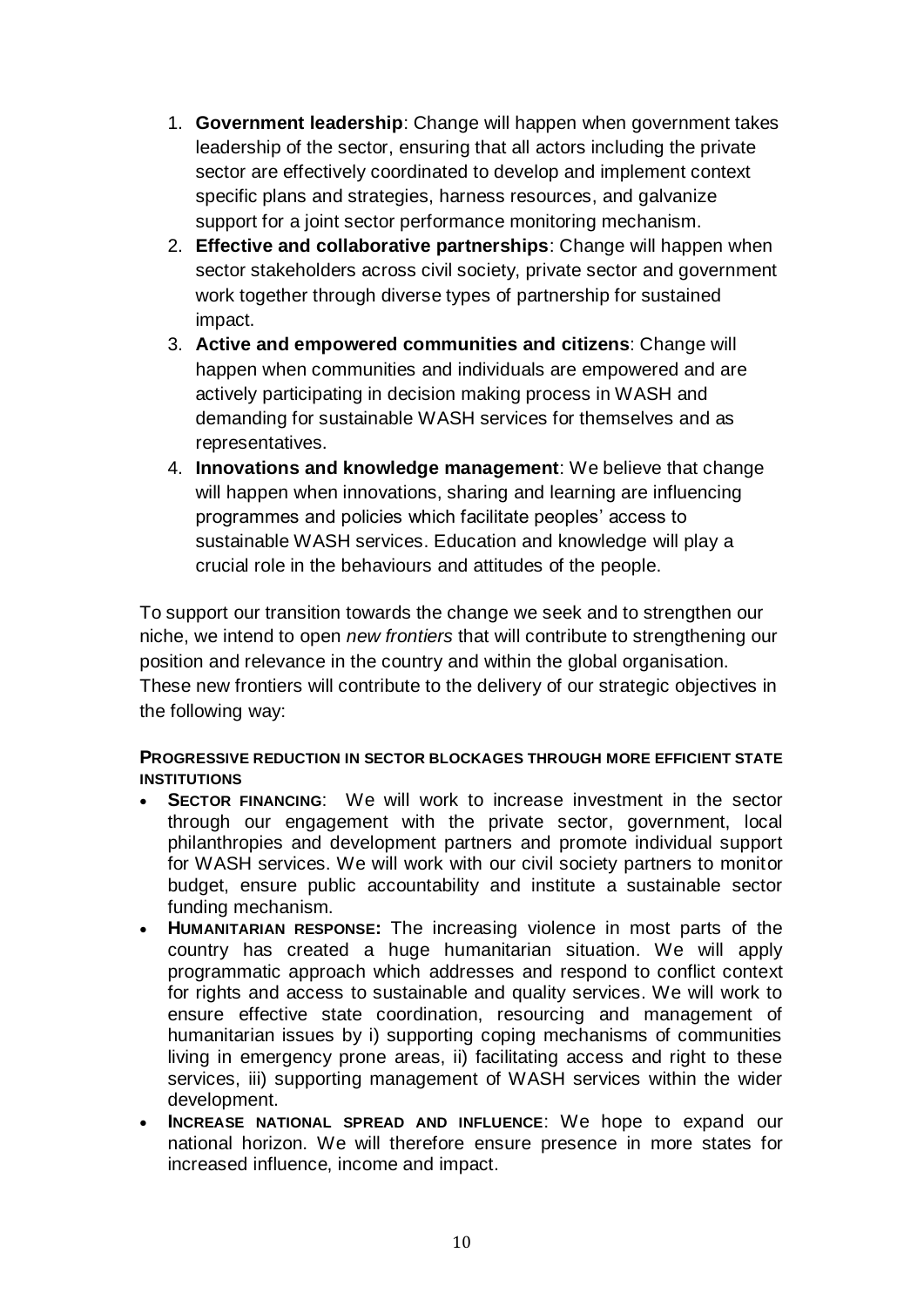## **EMPOWERED CITIZENRY TO MAKE DEMANDS AND HOLD THE GOVERNMENT TO ACCOUNT**

- **MARKET BASED APPROACHES** We will build on our small town programme experience to develop programmes to generate more knowledge and models on pro-poor market based approaches that can work in our context. We will use this to generate more knowledge and models. Nigeria has a lot to share being the biggest market in the continent and one of the most urbanised contexts in the region.
- **EXTRACTIVE INDUSTRIES AND WASH –** Nigeria is an extractive country. Petroleum products have been the major contributor to the nation's foreign exchange and budgetary revenue. The sector also contributes to the degradation of the environment, polluting public water and compounding the sanitation and hygiene crisis especially in the Niger Delta region and in solid mineral mining hubs across the country. We will encourage corporate social responsibility and work with different agencies to hold the industry to account.

## **INNOVATIVE PARTNERSHIPS TO ENSURE BETTER ACCESS TO SUSTAINABLE WASH SERVICES**

- **BUILD RESEARCH AND DOCUMENTATION CAPACITY:** We will work to become a big knowledge production and learning hub for the sector and development actors in Nigeria, West Africa, Pan Africa and within the global WaterAid family. In doing this, we will increase our knowledge management capacity and cultivate relationship with relevant departments of universities and research institutions to provide groundbreaking and experience sharing research and documentation.
- **ENGAGEMENT WITH REGIONAL AND PAN AFRICAN PROCESSES –** Conscious of Nigeria's power and influence in the West African sub region, the regional institutional infrastructure and Africa Union, WANG will seek much stronger engagement with the regional institutions in the country. We will work with the ECOWAS Secretariat and Parliament, the African Inter-Ministerial Council on Water (AMCOW) as well as the West African Civil Society Forum (WASOF) to influence regional policy direction on WASH. We will further engage and support influencing at the Pan-Africa level in decisions that have an impact on WASH and the wider poverty agenda. We will institute a strong governance and policy team with the right level of in-country capacity that will work with WaterAid globally to provide vibrant policy and leadership.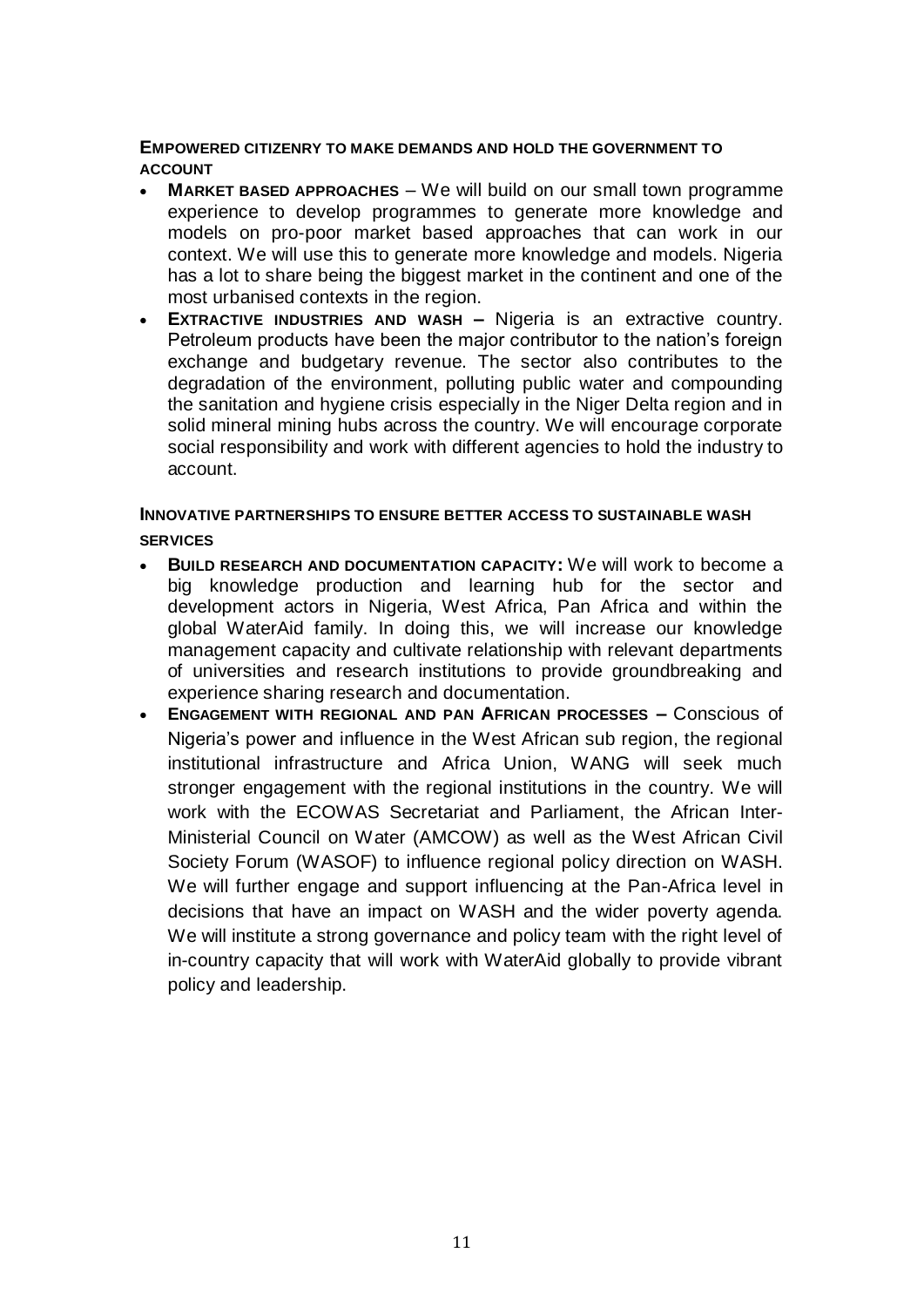#### **OUR AIM AND STRATEGIC OBJECTIVES**

## **AIM**

Increased access to high quality, equitable and sustainable water, sanitation and hygiene services built on a strong sector and engaged communities by 2021

## **STRATEGIC OBJECTIVES**

**STRATEGIC OBJECTIVE 1**: To strengthen systems to reduce WASH sector blockages.

Sector coordination, blockages, and poor system are the major bane of Nigeria's WASH sector. Poor management of the Nigeria's federal structure has created an enormous coordination gap in the sector and rendered policymaking difficult. These gaps in coordination at the governmental level have significantly impacted on the state capacity to coordinate donors and other development partners. In most cases, across the country and levels of government, there are appreciable gaps between WASH as an expressed priority of policy makers and politicians and actual changes in budget allocation and disbursement. Translating political or policy statements into budget commitments has therefore been a huge challenge. All these have significantly impacted on sector capacity. The capacity level of the major WASH actors including federal, state and local institutions, CSO networks, the communities, environmental health officers and sanitary inspectors, the private sector and other institutions/organizations involved with the provision of sustainable water, sanitation and hygiene services are observed to be low.

We will work to strengthen the sector and reduce the blockages that undermine efficiency and effective delivery of the WASH service. Through evidence from our service delivery in local communities, our advocacy and influencing will focus on increasing government and development partners' investment in WASH services by government at all levels. The marketing of our integrated service delivery approaches will target government institutions and other stakeholders with the aim of increasing provision of equitable and sustainable WASH services through replications and scale-up. We will advocate for strengthened stewardship for effective WASH sector response by the Federal, State and Local governments. Working with different stakeholders in the sector, we will work to harmonize M&E system for increased sector performance management. To enhance effective coordination between and within the different layers of government, we will work to ensure a clear policy direction that defines role and responsibility for each layer or institution of government. We will work with our partners to support capacity building initiatives that will strengthen the sector capacity to engage and respond to citizens' demands.

## *KEY OUTCOMES:*

*1. Improved sector financing, coordination and effective programme performance and management:* Increased institutional investment for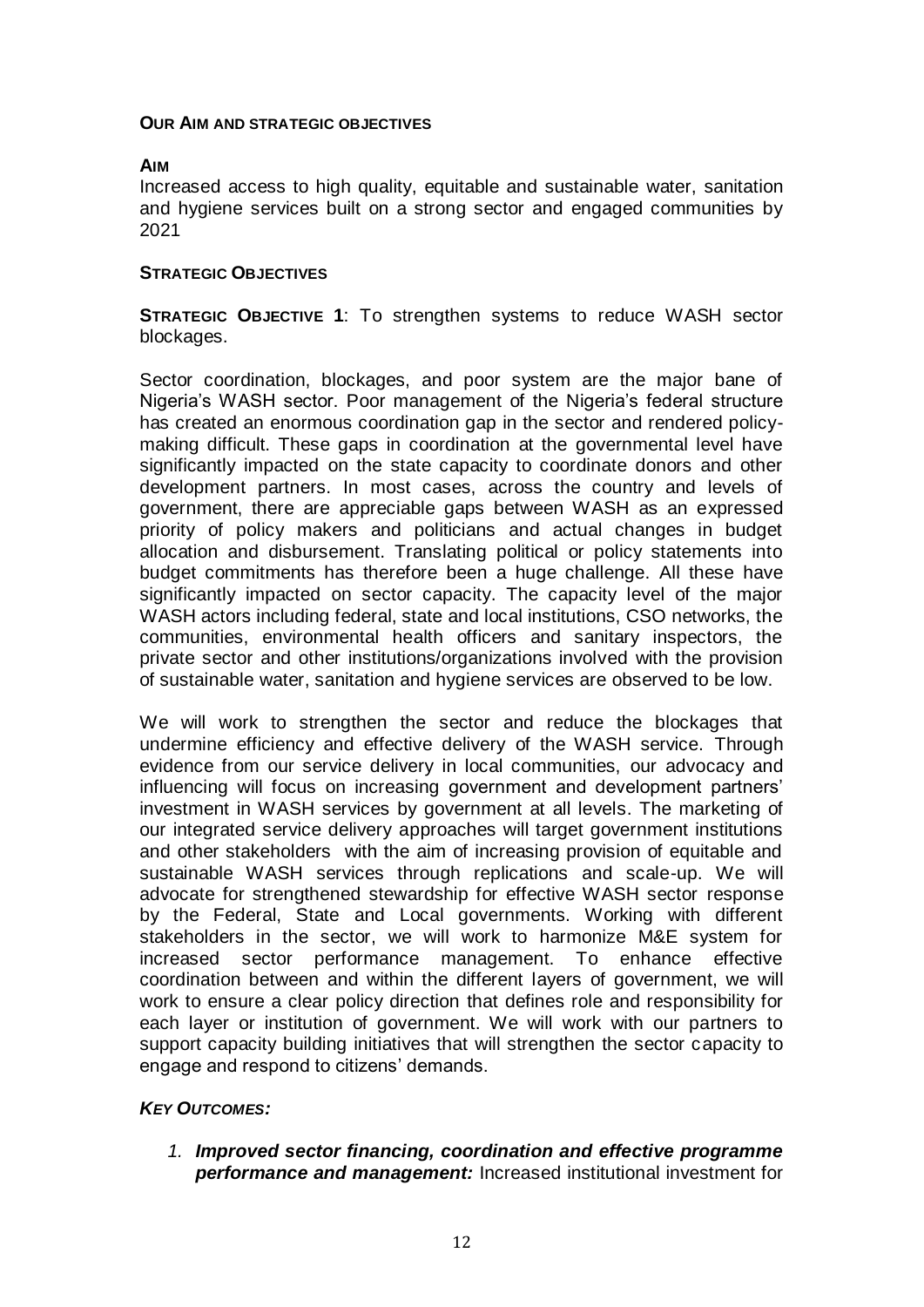WASH at all levels to finance the sector infrastructures, engage communities and ensure sustainability.There will be harmonized plans at all levels of governments, with deeper coordination, Monitoring and evaluation system and effective system for tracking sector budget. Policies and systems developed to define roles and responsibility for ensuring coordinated WASH services. Strengthened sector capacity to provide equitable and sustainable WASH services and respond to citizens' demands. Through effective monitoring and evaluation, new knowledge is developed and innovations shared between different state and local governments.

2. *Hygiene prioritized as an important integrating component for sustainable WASH services:* Hygiene is recognized as an important and integrating component of WASH service. National hygiene improvement policy is developed with clear strategy and costed plans. Special attention is provided for hygiene and specific budget lines developed to deal with hygiene specific issues, including menstrual hygiene. Existing coordination platforms for sanitation at all levels prioritised hygiene.

## **STRATEGIC OBJECTIVE 2: To empower citizens to demand their rights and participate in WASH decision making**

Citizen's capacity to engage and demand for their rights is an important element of sustainability and one of the pillars of our theory of change. In the last few years, Nigerian citizens have become more active, the growing youth population is engaging deeply in governance processes and the social media is becoming a major instrument of public accountability. The dynamics of the recent political transition provides a huge window of opportunity for citizens' engagement and policy influencing.

We will contribute to a sustainable and equitable WASH sector by putting people at the centre of the WASH sector development agenda. We will empower communities individually and collectively to demand and attain their rights to universal access to water, hygiene and sanitation services. We will demand for effectiveness, accountability and transparency of the sector through better-fit approaches to service delivery, accountability mechanism and creating new approaches to equitable and renewable use of WASH resources. We will strengthen our internal capacity for Rights Based Approach and ensure communities are better organised, engaged to demand for equitable WASH services.

## **KEY OUTCOMES**:

1. *Empowered citizens claiming rights and participating in WASH decision-making:* Citizens are able to participate in WASH decisionmaking process. They are engaged, consulted and participate in the sector activities, making demands on the governments at all levels. In attaining this, citizens are properly organised through different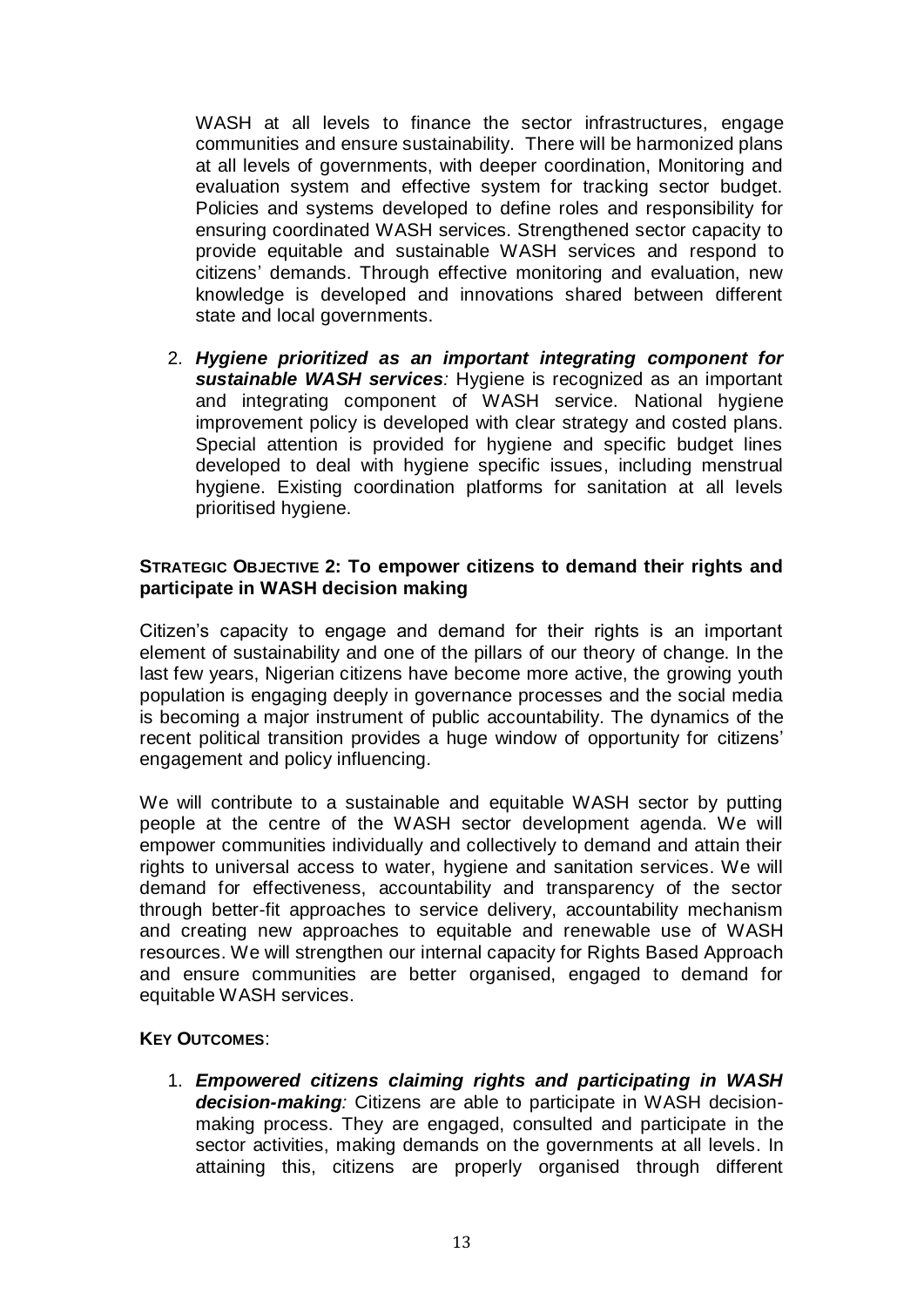platforms, networks and movements and engage government at all levels. They have a better appreciation of their rights and responsibilities in relations to the duty bearers.

2. *Hygiene and Sanitation prioritized as key components of*  **behaviours change**: People and communities appreciate and prioritised hygiene as an important component of their development and a major behavioral change issue. They therefore take hygiene as major issue in their daily activities. Sector programming on menstrual hygiene is strong and silence is broken on MHM issues. People and communities imbibed sanitation as a major issue and invest time and resources in sanitation.

## **STRATEGIC OBJECTIVE 3: To strengthen partnerships to influence the WASH sector and increase access to sustainable WASH services**

To increase citizen's access and sustainability of WASH service, we will strengthen our partnership across the sector focusing more on integrated sector wide approach. We will therefore take on the WASH sector within the larger development environment of the country and contribute to engaging the blockages, ensure effective coordination among stakeholders as well as the several agencies and tiers of government. We will work very closely with civil society organisations, social movements, youth, research institutions, universities and the media, expand our partnership model to reflect much larger and mutually reinforcing interventions that will ultimately open up the WASH sector to other development sectors and ensure improved access and quality of WASH service delivery. We will therefore invest in capacity building of partners, promote mutual accountability and build strategic relationships with governments, private sector and development partners. We will also strengthen our relationship with regional institutions like ECOWAS and Africa Ministers' Council on Water. A strengthened partnership will deepen citizens' capacity to engage, hold government to account and demand for services. It will also increase citizens' policy advocacy and influencing capacity.

## *Key Outcomes*

1. *Strengthened partnerships to influence the WASH sector and increase access to sustainable WASH services:* Improved ownership and effectiveness of CSOs and Media and through structured capacity building to deliver sustainable and inclusive WASH services. Increased knowledge generation, dissemination and feedback on WASH and WASH products/ models through existing interactive platforms, institutions and frameworks. Media paying more attention to WASH issues, reporting community concerns and demands and contributing to strengthening public accountability. Private sector becomes an integral part of the sector, making philanthropic resource contributions through corporate social responsibility and providing pro-poor WASH service. Universities and research institutions in collaborating with other stakeholders in the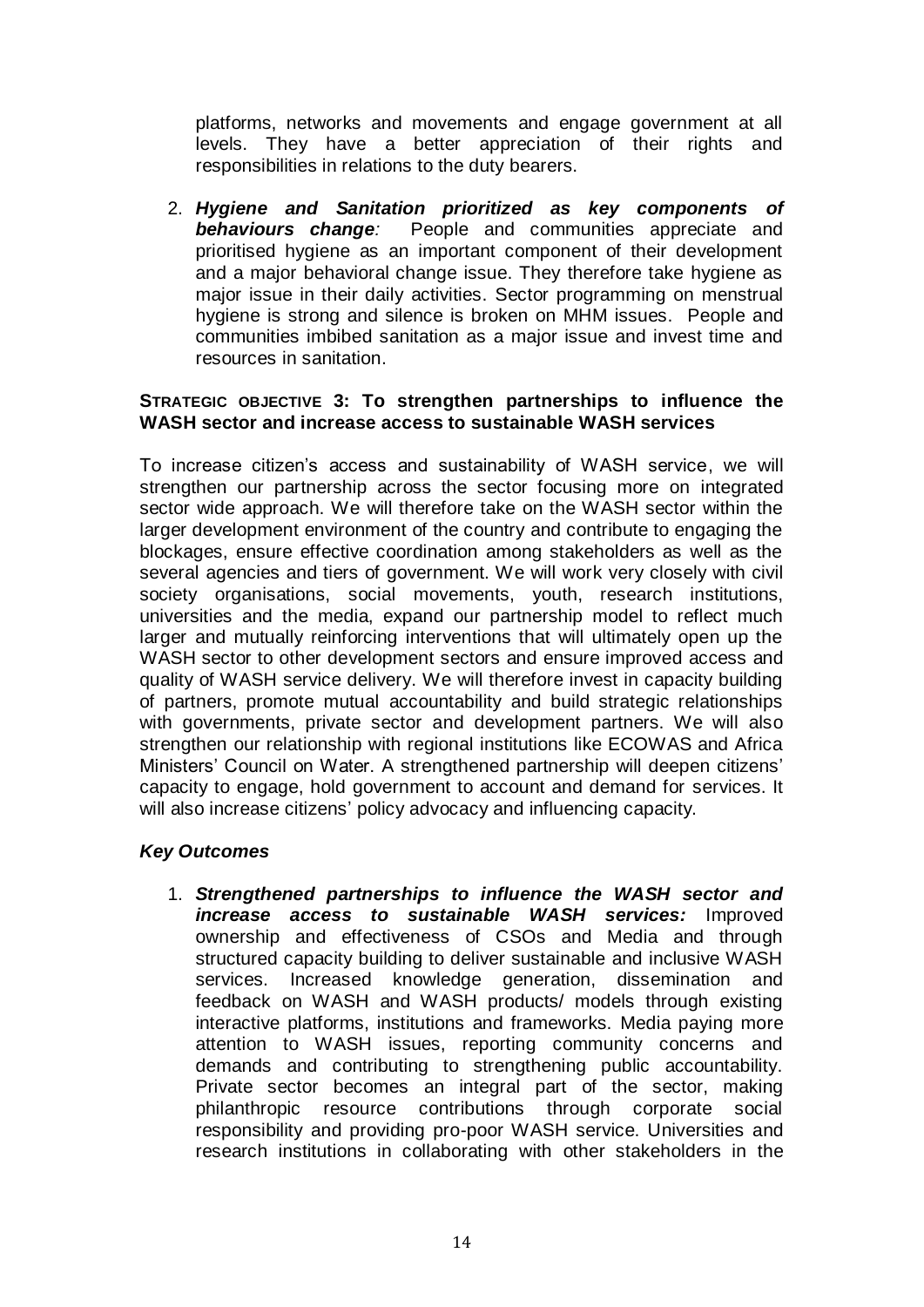sector making groundbreaking researches and knowledge driven documentations.

2. *Increased engagement with regional and international bodies*: Partnership and collaborative engagement with ECOWAS, AMCOW, WACSOF and other regional bodies to influence on WASH strengthened. Increased participation in Regional and international Conferences, conventions, workshops and seminars. Joint conventions, workshops and seminars. Joint programmes implementation with ECOWAS, regional institutions and other organizations

| <b>Strategic Objectives</b>                                                                                                                                                                                                                                                                                   | <b>Contribution</b><br>to                                                                                                 | Performance                                                                                                                                                                                                                                                                                                                                                                                                                                                                                                                                                                                                                                                                                                                                                 |
|---------------------------------------------------------------------------------------------------------------------------------------------------------------------------------------------------------------------------------------------------------------------------------------------------------------|---------------------------------------------------------------------------------------------------------------------------|-------------------------------------------------------------------------------------------------------------------------------------------------------------------------------------------------------------------------------------------------------------------------------------------------------------------------------------------------------------------------------------------------------------------------------------------------------------------------------------------------------------------------------------------------------------------------------------------------------------------------------------------------------------------------------------------------------------------------------------------------------------|
|                                                                                                                                                                                                                                                                                                               | <b>Global</b>                                                                                                             | Aims measures                                                                                                                                                                                                                                                                                                                                                                                                                                                                                                                                                                                                                                                                                                                                               |
|                                                                                                                                                                                                                                                                                                               | <b>statements</b>                                                                                                         |                                                                                                                                                                                                                                                                                                                                                                                                                                                                                                                                                                                                                                                                                                                                                             |
| To strengthen systems and<br><b>WASH</b><br>reduce<br>sector<br>blockages<br>Improved<br>sector<br>financing,<br>coordination<br>and<br>effective<br>programme<br>performance<br>and<br>management.<br>Hygiene prioritized as<br>important<br>an<br>integrating component<br>for sustainable WASH<br>services | Contributes to Global Aim<br>on:<br>➤<br>Strengthening<br>Sustainable<br>Services<br>Improve<br>hygiene<br>⋗<br>behaviour | Evidence<br>οf<br>$\bullet$<br>all<br>government<br>at<br>levels<br>showing<br>allocation<br>οf<br>resources for water<br>services.<br>Number<br>οf<br>entities<br>government<br>able<br>provide<br>to<br>detailed<br><b>WASH</b><br>expenditure<br>at<br>National,<br>state and<br>local<br>government<br>levels.<br>Evidence<br>οf<br>Government<br>taking<br>lead<br>in<br>sector<br>coordination<br>Number of relevant<br><b>MDAs</b><br>proactively<br>involving<br>CSOs/communites in<br>planning<br>and<br>budgeting process.<br>Number<br>οf<br>states<br>using National M & E<br>framework.<br>Availability<br>οf<br>adequate skills and<br>human<br>resource<br>capacity to support<br>sector strengthening<br>line<br>with<br>in<br>WA<br>values |
| citizens<br>empower<br>Τo<br>to<br>demand their                                                                                                                                                                                                                                                               | Contributes to Global Aim                                                                                                 | Number<br>οf<br>$\bullet$                                                                                                                                                                                                                                                                                                                                                                                                                                                                                                                                                                                                                                                                                                                                   |
| rights<br>and<br><b>WASH</b><br>participate<br>in                                                                                                                                                                                                                                                             | on:<br>≻<br>Reduce inequality                                                                                             | communities                                                                                                                                                                                                                                                                                                                                                                                                                                                                                                                                                                                                                                                                                                                                                 |
| decision making                                                                                                                                                                                                                                                                                               | Strengthening<br>⋗                                                                                                        | participating<br>in                                                                                                                                                                                                                                                                                                                                                                                                                                                                                                                                                                                                                                                                                                                                         |
|                                                                                                                                                                                                                                                                                                               | Sustainable                                                                                                               | planning,                                                                                                                                                                                                                                                                                                                                                                                                                                                                                                                                                                                                                                                                                                                                                   |
| Hygiene prioritized as<br>$\bullet$                                                                                                                                                                                                                                                                           |                                                                                                                           | implementation,                                                                                                                                                                                                                                                                                                                                                                                                                                                                                                                                                                                                                                                                                                                                             |

## **ALIGNMENT WITH GLOBAL AIMS**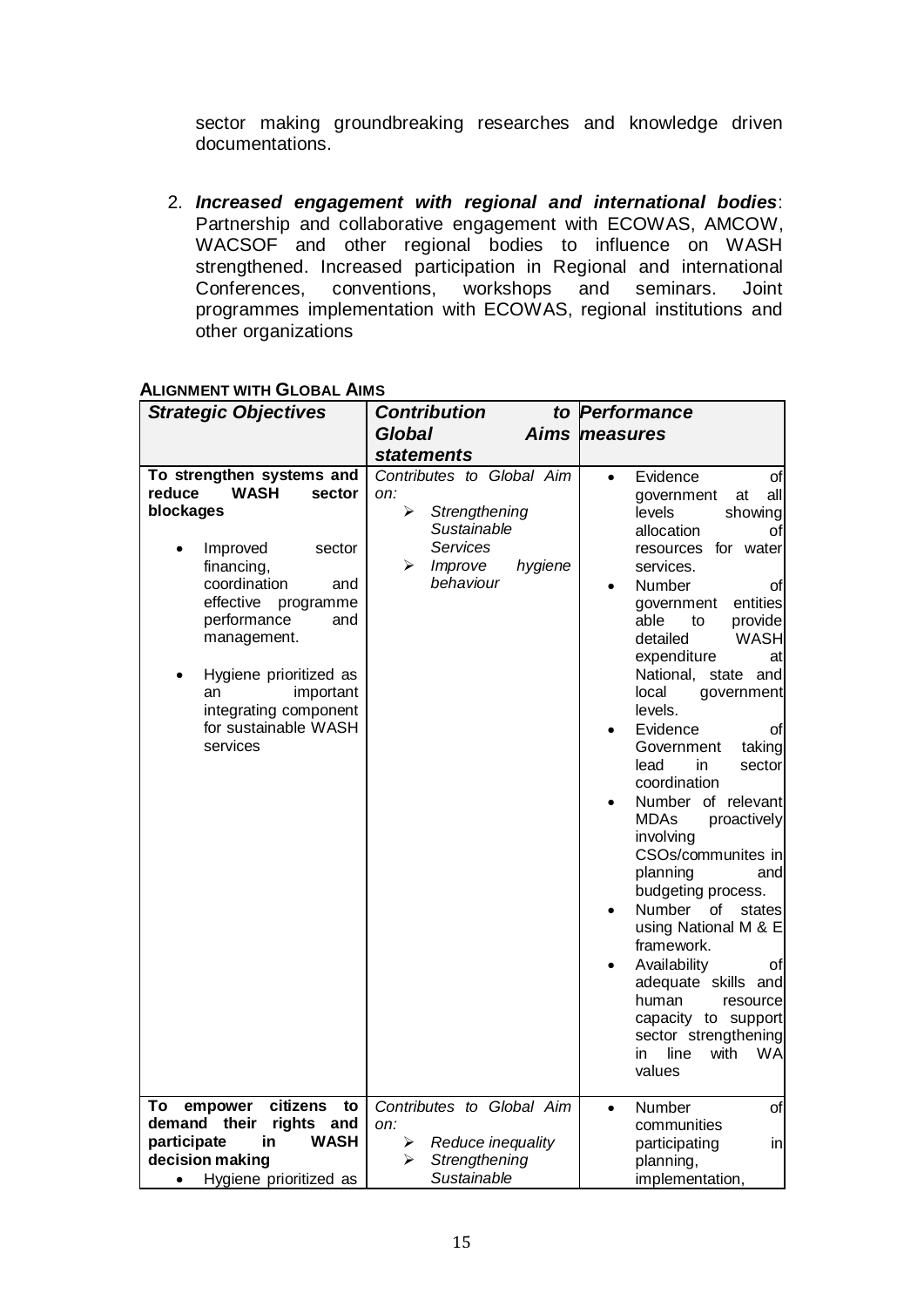| integrating<br>an<br>for<br>component<br><b>WASH</b><br>sustainable<br>services.<br>Hygiene<br>and<br>$\bullet$<br>Sanitation<br>prioritized<br>as key components of<br>behaviour change                                                                                                                                                                                  | Services<br>Improve<br>hygiene<br>➤<br>behaviour                                                                                                                                                            | and<br>monitoring<br>maintenance<br>of<br><b>WASH</b> facilities.<br>Evidence<br>οf<br>$\bullet$<br>increased<br>participation by most<br>marginalized<br>and<br>excluded groups<br>in<br>decision-making<br>processes<br>CSO <sub>s</sub><br>Number<br>οf<br>٠<br>successfully<br>engaging citizens to<br>demand their rights<br>to WASH<br>Number<br>οf<br>who<br>communities<br>feel govt adequately<br>responds<br>to<br>their<br><b>WASH</b> rights                                                                                                                                                                                                                                                                                                                                                                                                                                           |
|---------------------------------------------------------------------------------------------------------------------------------------------------------------------------------------------------------------------------------------------------------------------------------------------------------------------------------------------------------------------------|-------------------------------------------------------------------------------------------------------------------------------------------------------------------------------------------------------------|----------------------------------------------------------------------------------------------------------------------------------------------------------------------------------------------------------------------------------------------------------------------------------------------------------------------------------------------------------------------------------------------------------------------------------------------------------------------------------------------------------------------------------------------------------------------------------------------------------------------------------------------------------------------------------------------------------------------------------------------------------------------------------------------------------------------------------------------------------------------------------------------------|
| To strengthen partnerships<br>influence<br>the<br><b>WASH</b><br>to<br>sector and increase access<br>sustainable<br><b>WASH</b><br>to<br>services<br>Strengthened<br>٠<br>partnerships<br>to<br>influence the WASH<br>sector and increase<br>access to sustainable<br><b>WASH</b> services.<br>Increased<br>with<br>engagement<br>regional<br>and<br>international bodies | Contributes to Global Aim<br>on:<br>≻<br>Integrate<br>into<br>sustainable<br>development<br>Reduce inequality<br>➤<br>Strengthening<br>⋗<br>Sustainable<br>Services<br>➤<br>hygiene<br>Improve<br>behaviour | CSO collaborating to<br>$\bullet$<br>advocate<br>for<br>and<br>transparency<br>accountability<br>in<br>WASH governance.<br>WANG signed<br>and<br>$\bullet$<br>committed<br>to<br>with<br>partnership<br>expanded<br>sector<br>stakeholders.<br>Knowledge<br>$\bullet$<br>generation,<br>disemination<br>andl<br>feedback on WASH<br>and WASH products/<br>models<br>through<br>existing<br>interactive<br>platforms, institutions<br>and frameworks.<br>WANG investment in<br>partners<br>provide<br>relevant<br>skills,<br>capacities<br>and<br>for<br>systems<br>sustainable services.<br>Evidence<br>of<br>open<br>and<br>transparent<br>process<br>οt<br>partnership<br>engagement and exit<br>outlined<br>(As<br>in<br>partnership<br>framework.<br>WaterAid<br>staff<br>demonstrate capacity<br>partnership<br>in<br>management<br>(As<br>outlined<br>global<br>in<br>partnership<br>process |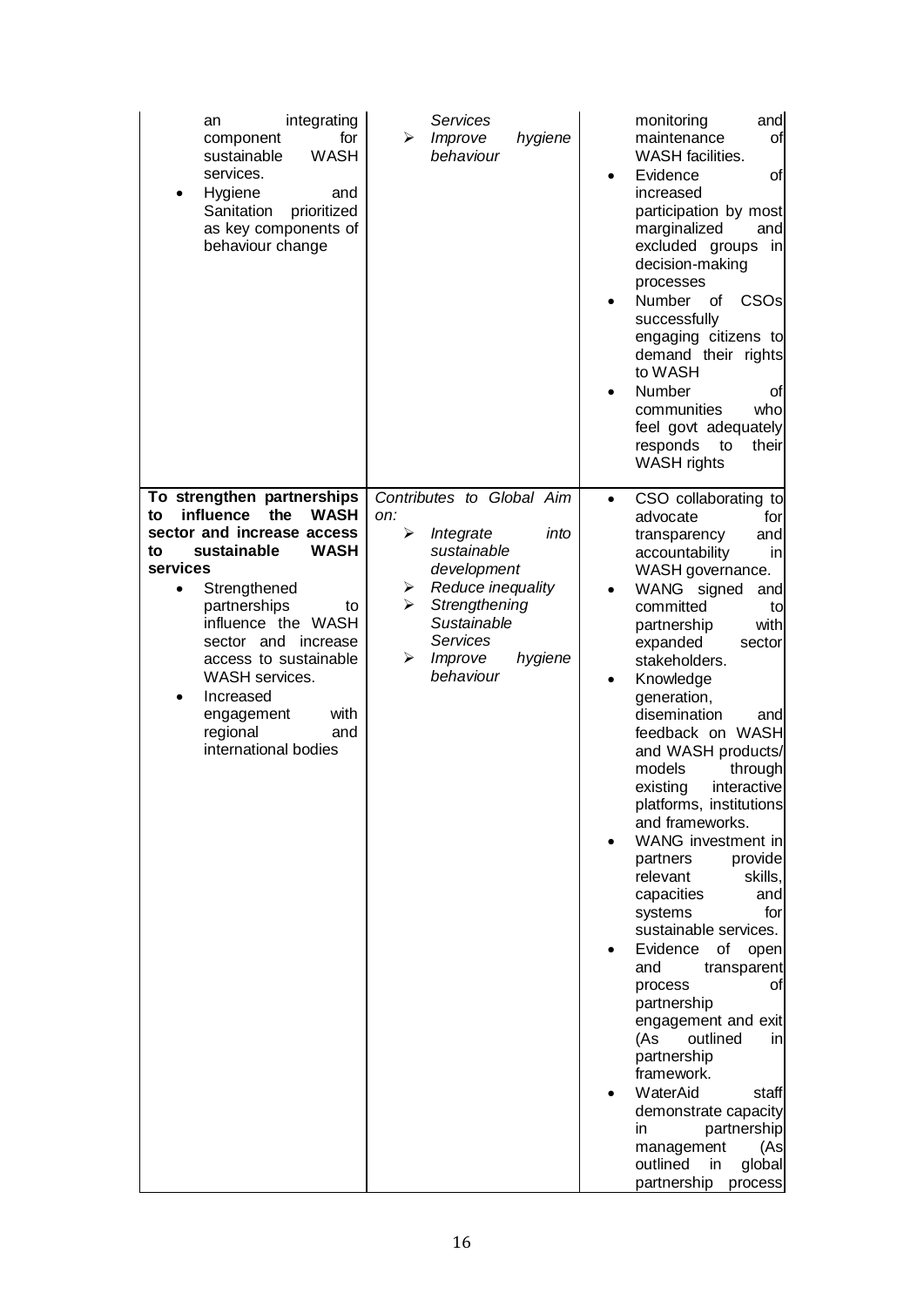|  |  | training).<br>Evidence of WANG<br>with<br>engaging<br>ECOWAS, AMCOW,<br>WACSOF and other<br>regional bodies to<br>influence on WASH.<br>Participation<br>inl<br>Regional<br>and<br>international<br>Conferences,<br>conventions,<br>workshops<br>&<br>seminars.<br>Joint<br>programmes<br>implementation with<br>ECOWAS, regional<br>institutions and other<br>organizations. |
|--|--|-------------------------------------------------------------------------------------------------------------------------------------------------------------------------------------------------------------------------------------------------------------------------------------------------------------------------------------------------------------------------------|
|--|--|-------------------------------------------------------------------------------------------------------------------------------------------------------------------------------------------------------------------------------------------------------------------------------------------------------------------------------------------------------------------------------|

## **OUR PROGRAMMATIC APPROACH**

Our programmatic approach will be guided by the global policies, frameworks and guidelines. We will particularly show commitments to equity and inclusion, rights based approaches, district wide approach, transparency, disaster risk reduction, partnerships and sustainability.

In our build up to achieving universal access by 2030, WaterAid Nigeria, will over the next five years focus on increasing citizens' access to quality, equitable and sustainable water, sanitation and hygiene services built on strong sector performance and engaged communities.

This will be achieved using service delivery, influencing, coordination and partnership as our primary models of operation/intervention. We will influence government accountability by implementing programmes focused on strengthening government institutions to remove sector blockages in planning, financing, coordination, monitoring and evaluation. We will continue to provide equitable and sustainable WASH services through programmatic approaches that will show evidence from our work in the local communities. We will catalyze community action, increase citizens' participation in decision-making and support their action claim their rights to sustainable WASH services. Our partnerships will support strengthening capacity of local partners while being more pragmatic in our types of partnerships and approach. We will collaborate with other stakeholders to improve focus and coordination of resources to increase WASH access to the people.

While we will continue to directly support the provision of equitable and sustainable WASH services that will provide evidence from our work, this will not be the driver of our intervention. Our service delivery interventions will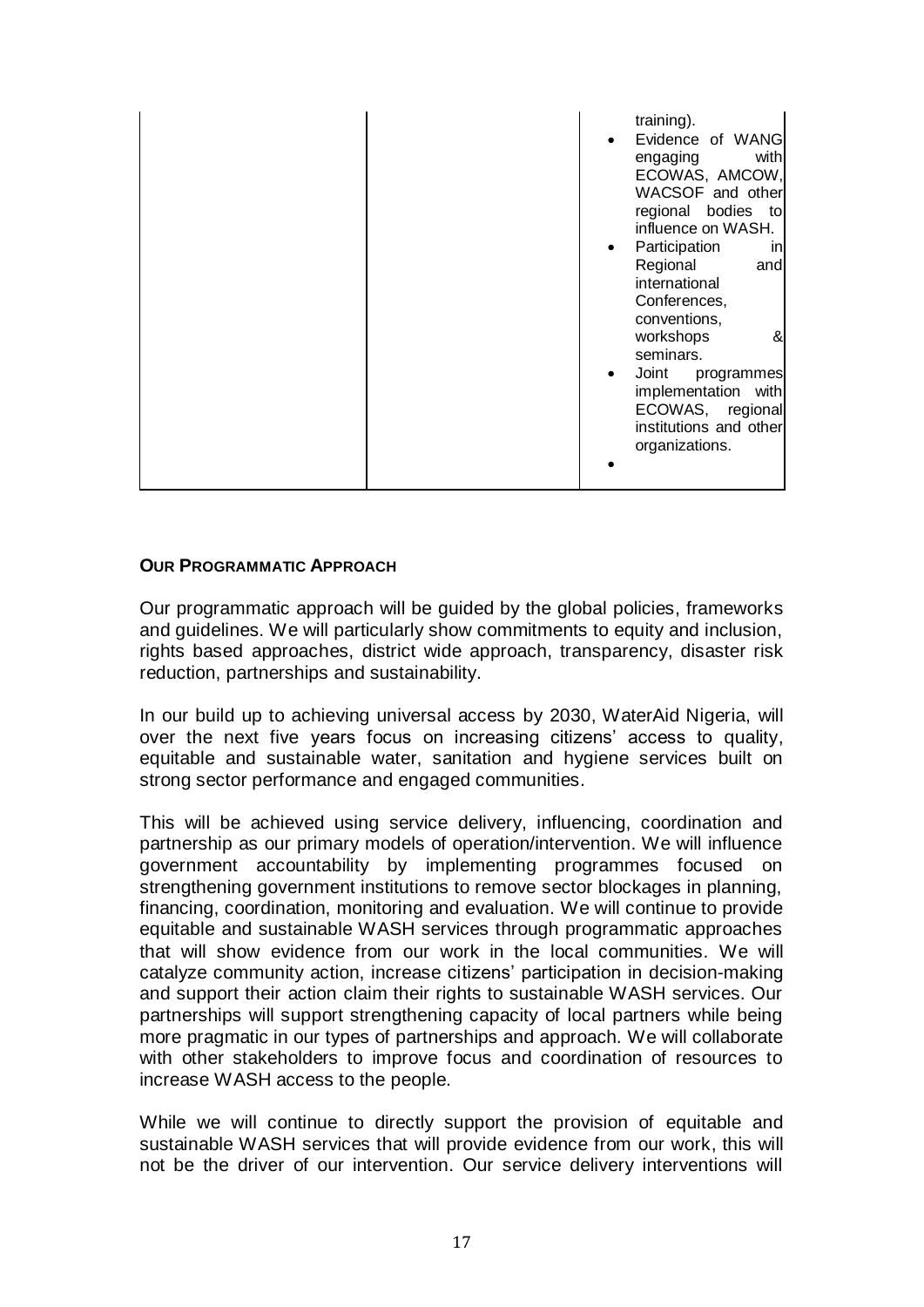provide opportunity for greater community engagement, rigorous testing of new models, innovations that will generate evidence of what works well, what does not work well and what should be scaled up within the Nigerian context.

Our research, learning and knowledge management will be further strengthened through deep political economy analysis across all intervention levels. This will project WANG as a sector-leader and knowledge hub thereby providing a bedrock for influencing at local, state, national and regional levels.

Key new components that will drive our WASH agenda for the next five-years comprise of:

#### **INFLUENCING THROUGH INTEGRATED SECTOR STRENGTHENING**

We will develop and institute a sector wide system strengthening through support for capacity building, development and implementation of frameworks and policies to support the sector.

To achieve this, we will strengthen our partnerships through targeted capacity building on WASH sector issues, increase our collaboration and networking with other development organizations, ensure approaches on equity and inclusion, rights based approach, sustainability are mainstreamed in our programme development and implementation.

In addition, we will work to facilitate an increased investment in the sector through our engagement with the private sector, government, local philanthropies and development partners. We will work with our civil society partners to monitor budget, ensure public accountability and institute a sustainable sector funding mechanism.

In implementing this, we will adopt the Capability, Accountability and Responsiveness (CAR) framework. This will be based on the capacity of partners to implement WASH, citizens demanding for government accountability and government responsiveness to WASH issues. WaterAid will play the role of a facilitator and supporter in all these partnerships.

#### **SERVICE DELIVERY**

Our service delivery will take a shift from the community based service provision. We will develop and pilot more strategic, higher level interventions focusing on the whole local government (i.e. Local Government Wide Approach). The LGA wide interventions will cover urban, small towns and rural areas within the LGA. Deepening this approach will contribute to learning from the six (6) geo-political zones in Nigeria.

#### **RIGHT BASED APPROACH**

In the last strategic period, WANG had attempted to evolve from a needs based programming to a right-based programming. We will now specifically strengthen internal capacity for rights based programming and support our partners to deliver. Our work will provide a good interface between right holders and duty bearers. This will mean working to strengthen relationship and accountability of duty bearers and rights holders.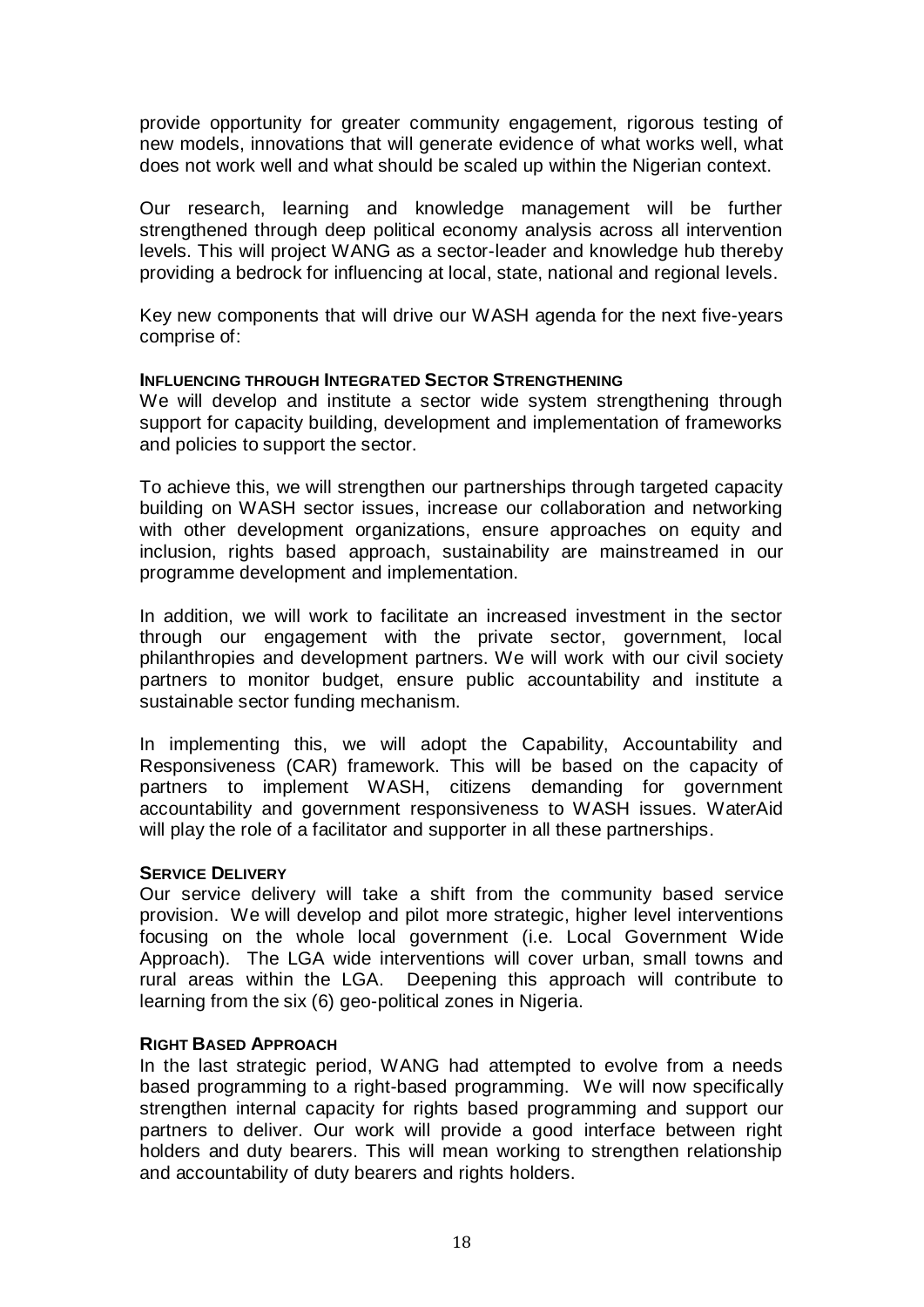#### **EQUITY AND INCLUSION**

The mainstreaming of equity and inclusion (E & I) will continue to be the bedrock of all our programmes. We will seek to improve staff and partner capacity and knowledge of our E & I framework and its application to ensure that socially excluded and marginalised groups and individuals based on factors such as disability, gender, age are prioritised in WASH service delivery.

#### **RESEARCH AND KNOWLEDGE MANAGEMENT**

Part of our knowledge management approach will be to build on existing research and knowledge from WaterAid's long history in Nigeria. We will keep abreast of changes related to WASH, harness and share learning by conducting new research to continuously analyze and understand blockages and opportunities and use the research findings to improve understanding of our context which will further provide evidence for programming and for influencing the sector.

#### **MONITORING AND EVALUATION IN A TECH-ENABLED WORLD**

The success of any programme is hinged on the establishment of a good quality, well-functioning monitoring and evaluation system. To develop a userfriendly and effective system, it is necessary to assess the opportunities and tools that are critical building blocks for the success of such a system.

Over the strategic period, we will develop and adopt a result based monitoring and evaluation system. This will involve developing and adopting a multilayered system of indicators for all project inputs, outputs and outcomes to monitor programme efficiency. At the next level, we will track the impact and sustainability level indicators to ascertain effectiveness of our WASH interventions.

We will use technology to collect, collate and analyze the data and information and engage all stakeholders from the community to the national level to link these data with national standardized indicators to sector decision making. Roles and responsibilities will be assigned and adequate follow up and oversight will be provided to ensure that information generated through the monitoring and evaluation system can be used for influencing and advocacy for improved WASH service provision.

## **KEY SHIFTS**

## **LOCAL GOVERNMENT WIDE APPROACH (OR DISTRICT WIDE APPROACH)**

While the LGA will continue to be the smallest unit for all our intervention, we will take a shift from our current community centered programme delivery to a Local Government wide engagement, where we will be concerned about the totality of the Local Government Area (LGA).

Our work at the local government level will be used to influence policies and practices at the state and national levels. We will use our policy influencing and advocacy at the State level to make maximum impact at the LGA and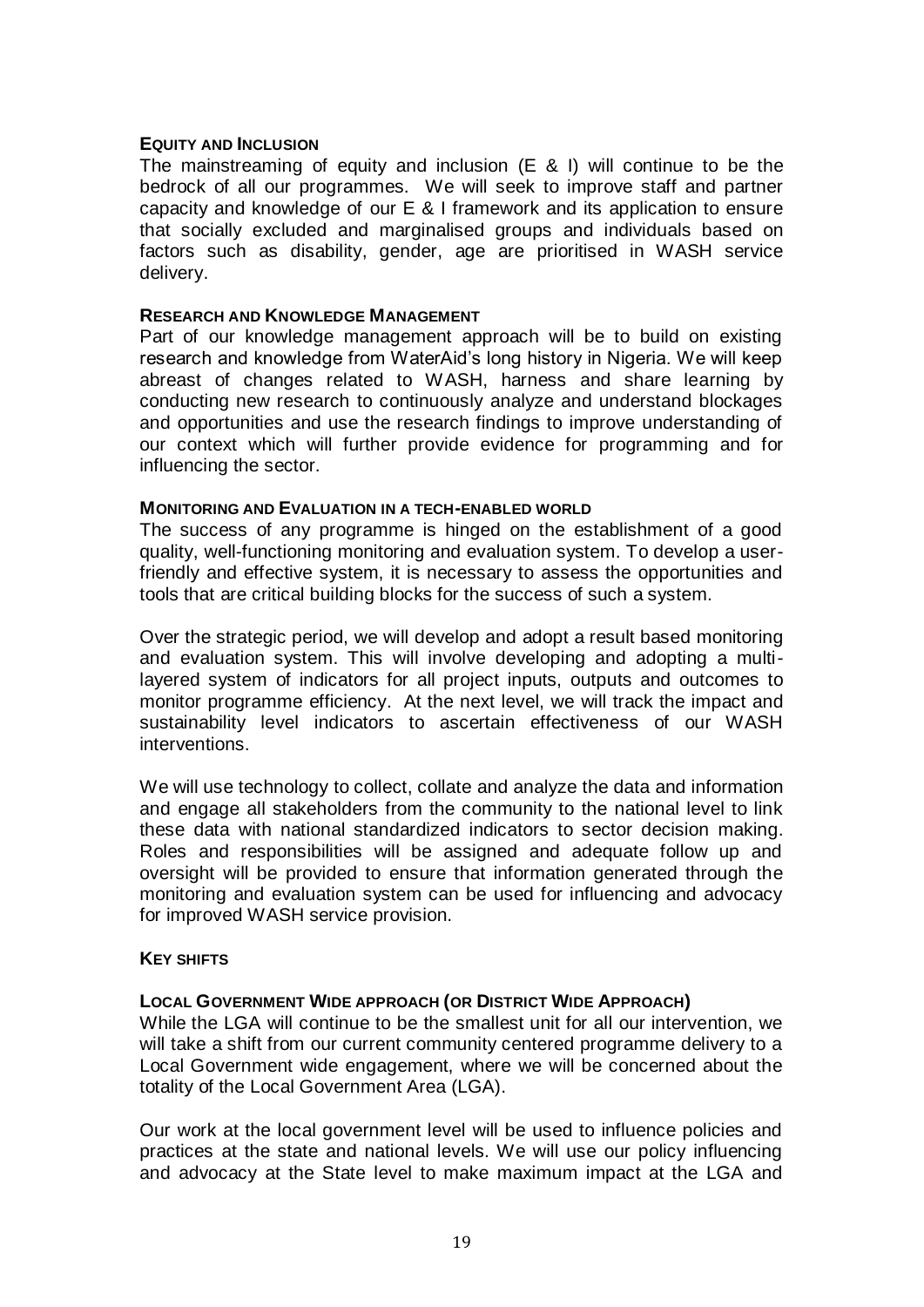community. This will be informed by local level political economy analysis before our entry and the systematic analysis and understanding will drive our intervention and engagement with the communities. This will determine what we do and how we do it.

#### **MARKET-BASED APPROACHES (MBA)**

We will strengthen our engagement with private sector service providers, and with public private partnerships, and work with them to develop pro-poor social entrepreneurship models for WASH service delivery.

Market-based approaches to WASH services are premised on the realization that the poorest in rural and urban settings are already exposed to an unregulated and unstructured market and are being compelled to pay disproportionately more for lower quality service. Engaging with government to improve regulation and supporting local markets to offer increased choice and lower cost options to citizens is likely to deliver services at the scale required to support government efforts in our context to ensure universal access to services by 2030.

## **CONFLICT SENSITIVE PROGRAMMING AND HUMANITARIAN RESPONSES**

Nigeria presents a context of widespread conflict humanitarian need. WANG recognizes that its investment and partnership can only be sustained in an environment where the communities continue to enjoy unhindered access to WASH services. The provision of these services can also be used as a platform to promote dialogue, peace building and inclusion.

In view of this, we will be building our capacity and that of our partners to develop a common understanding of the concept, approach and applicability of conflict sensitive programming using "Do No Harm (DNH) framework" to analyze and understand how aid in conflict setting can increase or reduce inter-group tension.

Humanitarian crises can affect women, men, girls and boys in radically different ways, changing social and cultural structures, and redefining women and men's statuses – positively and negatively.

To address the different impacts of conflict and disasters on men, women, boys and girls and promote the potential for positive transformation, WANG will analyze, plan, and contribute to response to crises in ways that address practical WASH needs, promotes people's rights to basic WASH services and tackles exclusion.

#### **ENGAGING WITH THE EXTRACTIVE INDUSTRY**

Petroleum and solid mineral prospecting and extraction have contributed to the degradation of the environment, polluting public waters and compounding the sanitation and hygiene crisis in many parts of the country and especially in the Niger Delta region. We will work collaboratively with other stakeholders to build learning within Nigerian context on the impact of extractives on WASH, and support the extractive industries in refining and developing their approach to corporate social responsibility.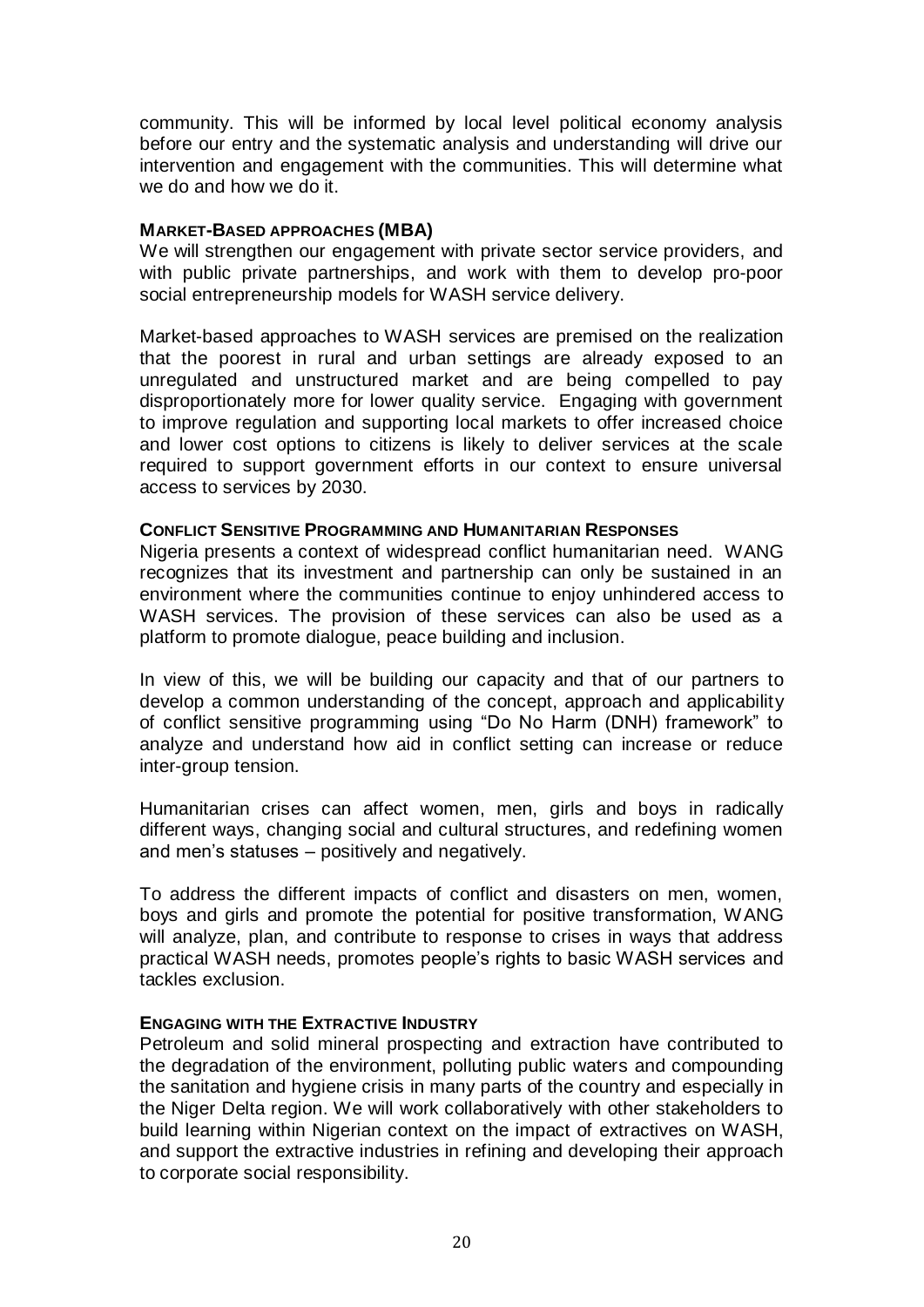#### **WHAT OUR PROGRAMME WILL LOOK LIKE**

Nigeria, as the most populous country in Africa with a mix of different dynamics, cultures and environment creates a unique opportunity for WaterAid Nigeria to capitalize on the natural diversity of the country context. The varied WASH peculiarities of the different regions provide potential to expand our scope and learning.

Therefore, within this strategy period, our programme structure will be geographically based. We will have three (3) main broad programmes – National, State (multiple) and organizational development.

Our national programme will focus on national government influencing to set a strategic vision and direction for increased access to equitable WASH services in the country. The programme will focus on issues such as engagement with national government on strategic plans and budgets, legislation (including constitutional reviews), implementation of Goal 6 and related Global Goals, national level campaigns - especially Healthy Start and coordination of learning and knowledge management across all our focal states.

The state programmes will focus on working with state level governments for policy influencing. Through our service delivery, we will demonstrate in local government areas within the States the evidence for influencing at the state and national levels. Depending on prevailing contexts, each state programme will have water, sanitation and hygiene components and a mix of rural, urban and small town interventions. Some state programmes will use the district wide approach for effective sector strengthening. Other key principles and approaches such as RBA, E&I, MBA, conflict sensitive programming will also be mainstreamed in our programme delivery.

Over the course of the strategic period, we will phase out of some of our current focal states and take on new ones. Our selection of intervention states will be determined by:

- Needs (choosing regions with the worst WASH/Health Indicators)
- Availability of resources
- Presence of partners with shared vision and the right capacity and skills
- Space for implementation/intervention
- Responsive government
- Opportunity for learning and innovation

Our organizational development programme will focus on strengthening WANG staff and partner capacity, skills and knowledge to deliver the programme.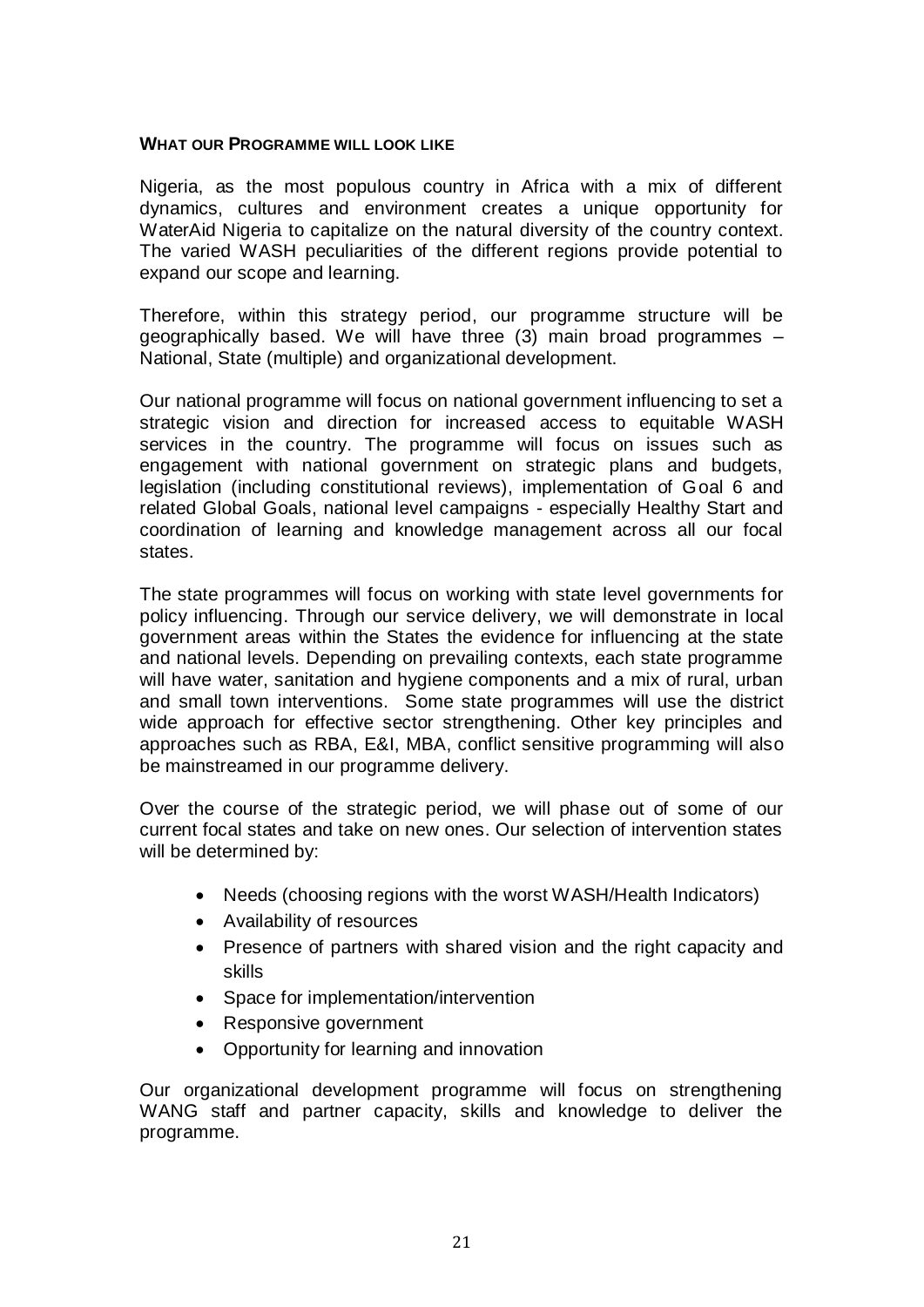#### **PARTNERSHIPS WE WILL ENGAGE IN**

We will continue to work with and through partners. Our partnership framework will change from the predetermined traditional or restricted partners groups. It will be broadened to include a wider range of agencies and stakeholders in the sector. The ideal partners will be determined by political economy analysis and a rigorous partners' selection process. Through our reviewed partnership engagement approach, we will develop our positioning as a partner and change agent with the ultimate aim of creating stronger stakeholders within the sector.

In addition we aim to create strategic alliances and partnerships with both WASH and non-WASH players particularly to shape the policy and practice discourse to prioritize sanitation and hygiene along water on the national and state agenda.

Our partnerships will be wide-based to include but not limited to the following;

- Community Based Organizations
- Ward Development Committees
- Local Government Associations and Organizations'
- Statutory Government Ministries, Departments and Agencies
- Academic and Research Institutions
- Private Sectors and Individuals
- Religious Bodies
- Media
- Youth groups
- Disability Rights groups
- Other Non State actors
- Local, State and National Governments
- International Organizations/NGOs/Institutions

| s/n | <b>Approaches</b>                                               | <b>Partnerships</b>                                                                                                                                                       | Organization                                                                                                                                                                 |  |  |
|-----|-----------------------------------------------------------------|---------------------------------------------------------------------------------------------------------------------------------------------------------------------------|------------------------------------------------------------------------------------------------------------------------------------------------------------------------------|--|--|
| 1   | Influencing<br>through<br>Sector<br>Integrated<br>Strengthening | <b>Statutory Government</b><br>$\bullet$<br>Ministries,<br>Departments<br>and<br>Agencies<br>Development partners<br>CSO <sub>s</sub>                                     | Local, State<br>and<br>$\bullet$<br><b>National</b><br>Government<br>International<br>$\bullet$<br>Organizations<br>CSO <sub>s</sub>                                         |  |  |
| 2   | Wide<br>Government<br>Local<br>Approach                         | <b>Based</b><br>Community<br>$\bullet$<br>Organizations<br>Ward<br>Development<br>$\bullet$<br>Committees<br>Government<br>Local<br>Associations<br>and<br>Organizations' | Community, CBOs,<br>$\bullet$<br><b>NGOs</b><br>$\bullet$<br><b>WDCs</b><br>$\bullet$<br>Other International<br>$\bullet$<br>Organizations<br>Private<br>sector<br>$\bullet$ |  |  |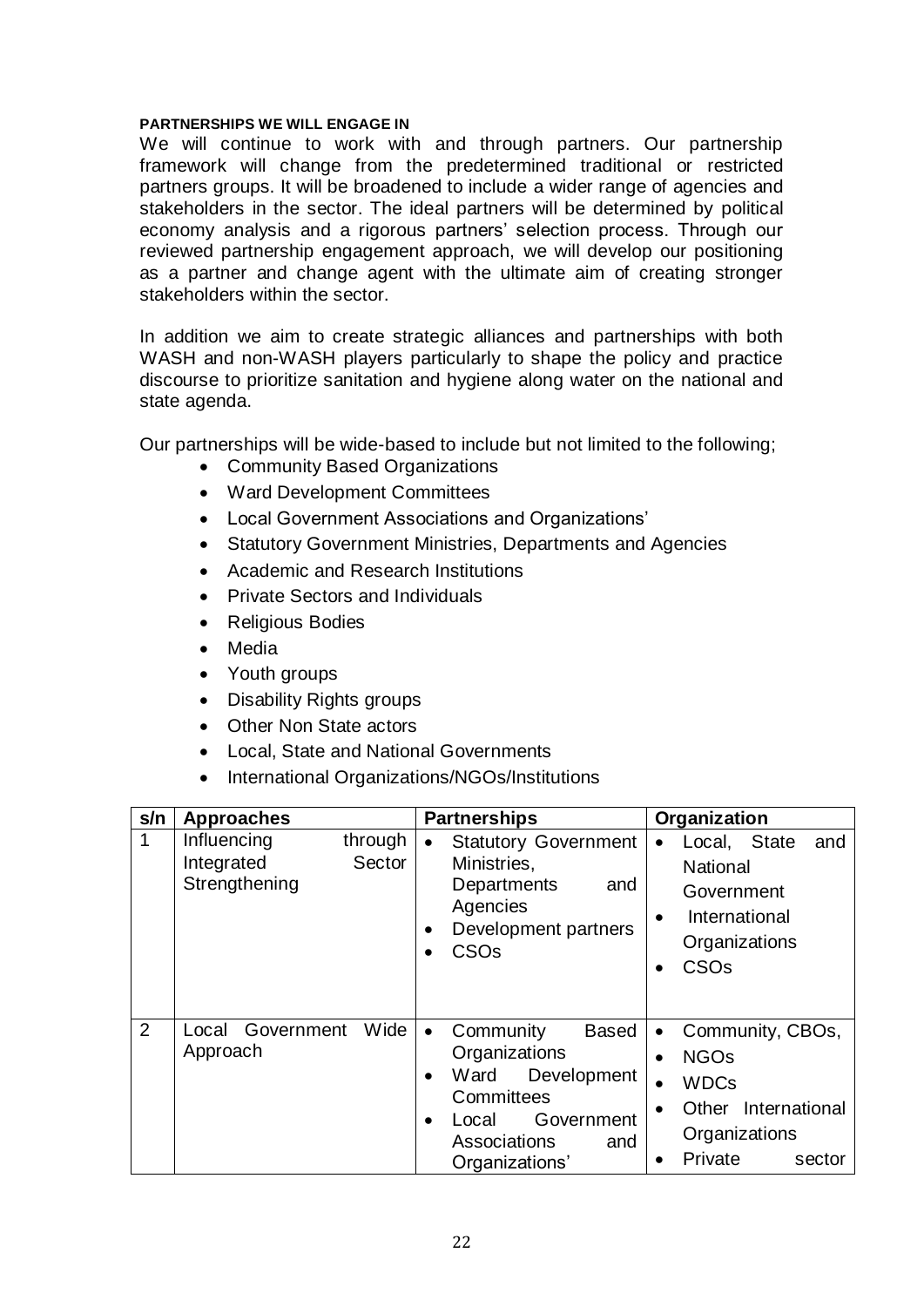|                |                                                            | <b>Statutory Government</b><br>$\bullet$<br>Ministries,<br>Departments<br>and<br>Agencies<br>Development partners<br>Private sector                       | Organizations                                                                                                                                                                                                                                           |
|----------------|------------------------------------------------------------|-----------------------------------------------------------------------------------------------------------------------------------------------------------|---------------------------------------------------------------------------------------------------------------------------------------------------------------------------------------------------------------------------------------------------------|
| 3              | Research,<br>development<br>Knowledge<br>and<br>Management | Academic<br>and<br>$\bullet$<br><b>Research Institutions</b><br>Development partners<br>$\bullet$                                                         | National<br>$\bullet$<br>Universities,<br>Polytechnics<br><b>Federal Parastatals</b><br>and Agencies e.g.<br>National<br>Water<br>Resource institute<br>Private,<br>Regional<br>$\bullet$<br>Research<br>Institutions<br>International<br>Organisations |
| $\overline{4}$ | Market Based Approach                                      | Private<br>Sector<br>$\bullet$<br>Organizations<br>and<br>Individuals<br>CSO <sub>s</sub><br><b>Development Partners</b><br>$\bullet$<br>Media            | <b>Federal Parastatals</b><br>$\bullet$<br>and Agencies i.e.<br>National<br>Water<br>Resource institute<br>Private<br>sector<br>$\bullet$<br>(Business<br>development)                                                                                  |
| 5              | with<br>Extractive<br>Engaging<br><b>Industries</b>        | <b>Statutory Government</b><br>$\bullet$<br>Ministries,<br>Departments<br>and<br>Agencies<br>Private Sector<br>$(O$ il&<br>Gas and mining)<br><b>CSOs</b> | Oil<br>Gas<br>and<br>$\bullet$<br>Companies<br><b>Mining Companies</b><br>$\bullet$<br>CSO <sub>s</sub>                                                                                                                                                 |
| 6              | Conflict Programming and<br>Humanitarian Responses         | <b>Statutory Government</b><br>$\bullet$<br>Agencies<br>International<br>Organisations<br>CSOs                                                            | Government<br>$\bullet$<br>Agencies<br>e.g.<br><b>NEMA and SEMA</b><br>Humanitarian<br>$\bullet$<br>Agencies<br>and<br>Organizations<br>Community Based<br>$\bullet$<br>Organisations                                                                   |

## **WHAT THE PROGRAMME WILL ACHIEVE**

We will draw on the innovations generated from all our approaches and interventions detailed above and share our experiences and sustainable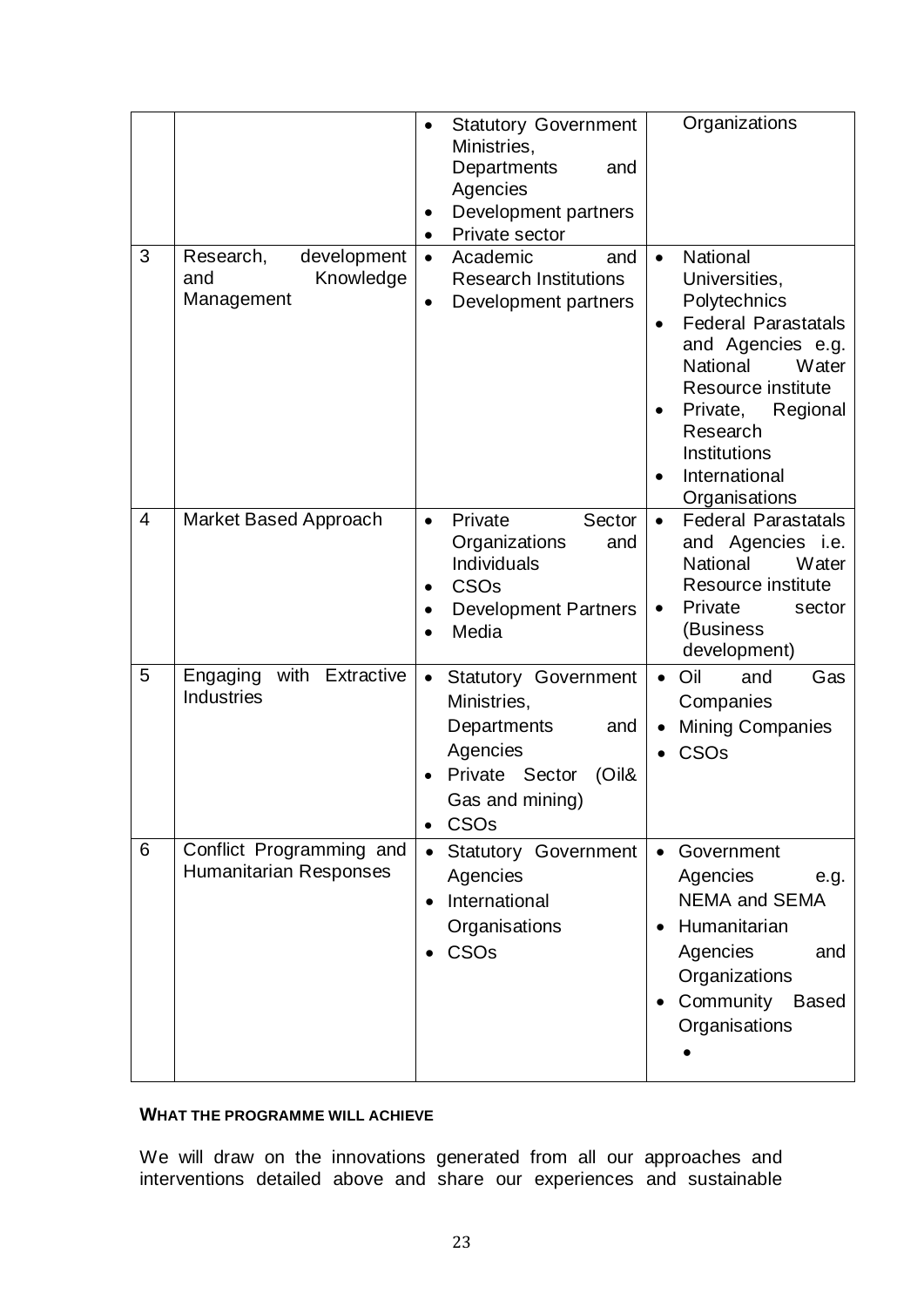models widely to influence the sector over the next five (5) years. This will increase WANG's sphere of influence as a knowledge and learning hub on WASH issues in Nigeria, thereby being the ''go to place'' for technical expertise and solutions for WASH challenges in Nigeria and across the region. In addition, it will lay the foundation for the fifteen (15) year trajectory to everyone everywhere in Nigeria having access to water, sanitation and hygiene by 2030.

## **WHAT OUR SUCCESS WILL LOOK LIKE**

*See Appendix 1 (excel Spreadsheet) for the detailed Logical Framework.*

## **RESOURCING AND DEVELOPING OUR ORGANISATION**

Nigeria has been experiencing growing entrance of bigger international aid organizations and the emergence of relatively strong indigenous NGOs and Foundations set up by high net worth nationals. This creates an observable imbalance between the supply for specialized development sector expertise in relations to the demand for such capacities. WANG is thus challenged to promote a reputation as an employer brand of choice that is able to attract, motivate and retain high performing people.

The key shifts in programme approach will help us to remain relevant and create impact. Achieving these key shifts will require the acquisition and/or development of internal capacities to design and implement novel programming with stronger bias towards influencing and advocacy alongside service delivery, Rights based approaches, humanitarian and disaster relief, market based approaches to sanitation, addressing inequalities, hygiene promotion, stronger research into use and documentation, and innovative thinking around the partnerships required to implement qualitative and sustainable programming beyond current scope and depth of partnership options.

A detailed analysis to balance staffing needs requirement (number, quality and diversity) in close alignment with other considerations will inform a more broad based approach taken to identify the right mix and quality of staffing. Linked to the understanding of limitations on numbers of WANG staff, we will explore institutional collaboration with organizations that share WaterAid's vision and are able to support WANG in achieving its strategy goals.

Thus, a dual track approach of investing in growing internal capacity while simultaneously complementing this with recruitment of persons with high skills and expertise in the new areas of intervention is considered an immediate to short term imperative. A systematic approach anchored on the full implementation of the WaterAid potential management and performance management systems will drive human resources capacity strengthening investments over the strategy period.

We will restructure to create an enabling structure that will allow for effective implementation of the CP strategy. The appropriate CP structure will be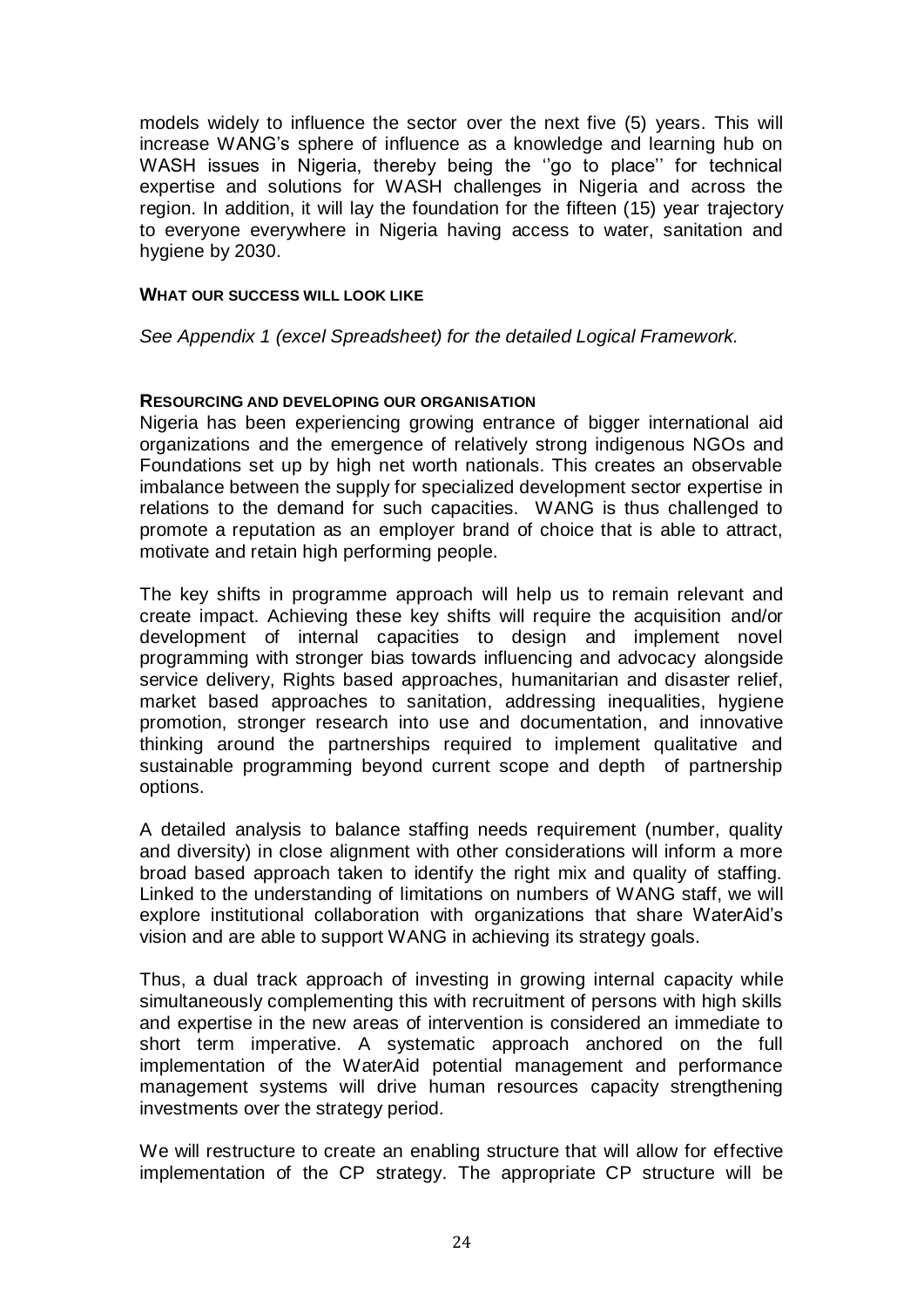informed by outcomes of a careful interrogation and analysis of the current structure in relation to the past.

The implementation of this strategic plan will be preceded and guided by strategic change management process to minimize unintended outcomes emanating from the change process. This is important to ensuring that our ways of working do not remain nuanced by current and more familiar ways but rather, be shaped by new strategy focus and direction

As a demonstration that the value of collaboration through partnerships is central to the achievement of WaterAid's vision, the CP will continue to invest in strengthening capacity of partners with an overarching focus on achieving broader sector strengthening outcomes.

The financial resource strategy will focus on fund mobilization that will enhance the current fund base and help increase and sustain high quality, equitable WASH services. To support our strategic intention to transition to a WaterAid Member country and the fundraising capacities required for that transition, WANG will invest in resource mobilization. WANG will target institutional donors, the private sector, Foundations, high net worth philanthropists, Nigerians in the Diaspora, and individuals through mass engagement to raise funds that will expand and diversify our funding base, and support the delivery of this strategy.

We will adopt a programmatic approach to proposal development, which will reflect costing of projects integrating service delivery, influencing, advocacy, and capacity development. Restricted funding will continue to contribute significantly to our funding base. Our funding strategy for the period will be based on an overall contribution of 70% - 80% from restricted grants and no more than 30% from unrestricted funds. As we move towards the end of the strategic period and with in-country registration in place, WANG expects to be raising 20% of country programme funding requirements from in-country sources mainly through mass engagement and from the private and corporate sectors.

|                  | <b>Budget in £ millions)</b> |        |        |        | <b>Total</b> |       |
|------------------|------------------------------|--------|--------|--------|--------------|-------|
|                  | Year 1                       | Year 2 | Year 3 | Year 4 | Year 5       | for 5 |
|                  |                              |        |        |        |              | years |
| Conservative     | 3.00                         | 3.75   | 4.60   | 6.40   | 8.50         | 26.25 |
| <b>Realistic</b> | 3.34                         | 4.20   | 5.70   | 7.85   | 10.00        | 31.09 |
| <b>Ambitious</b> | 3.72                         | 5.14   | 6.83   | 10.10  | 13.50        | 39.29 |

We will prioritize our value of accountability in financial management; be prudent, strengthen our value for money (VFM) approach and ensure statutory compliance in executing our financial plan during the strategy period. In our drive to mobilize restricted funding, we will pursue full cost coverage in our proposal development and ensure effective management of donor funding. To ensure effective financial management system, WANG will continue to use the Global Accounting System (GAS) and apply all WaterAid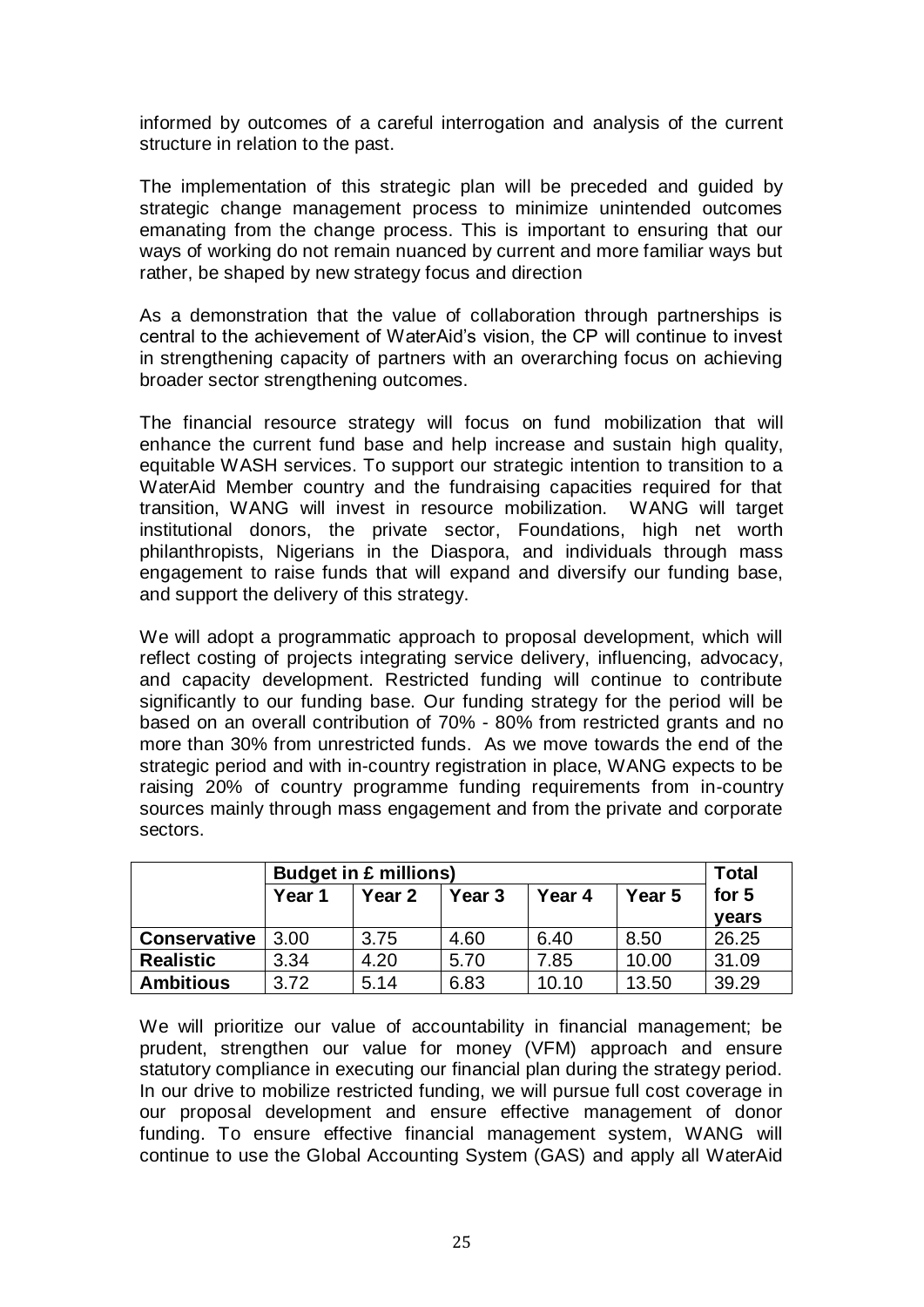global policies, procedures and tools in accounting and reporting internally and to donors.

## **TRANSITION TO A SELF-GOVERNING ENTITY**

WaterAid Nigeria will in the course on this strategy transition into a selfgoverning entity and seek to qualify for membership of WaterAid International by the end of Year 3 of the new strategic period. WANG's aspirations for member country status is premised on our conviction that dual identity as an indigenous entity with strong international affiliations will more strongly support and give legitimacy to our country level influencing as well the sector strengthening objectives of our new CPS.

There are a number of opportunities that the country programme seeks to exploit through operating as a national entity. As WANG has articulated a strategy that will enable the country programme to more strongly challenge duty bearers within our context to accelerate the facilitation of access to equitable and sustainable services, member status will ensure WANG is in turn more accountable to national stakeholders. It will also increase the programme's scope for growth and expansion and consequently increase the organisation's profile and capacity to influence national and state level policy.



In terms of a roadmap, the transition will proceed as a series of Phases as depicted in the graphic below: